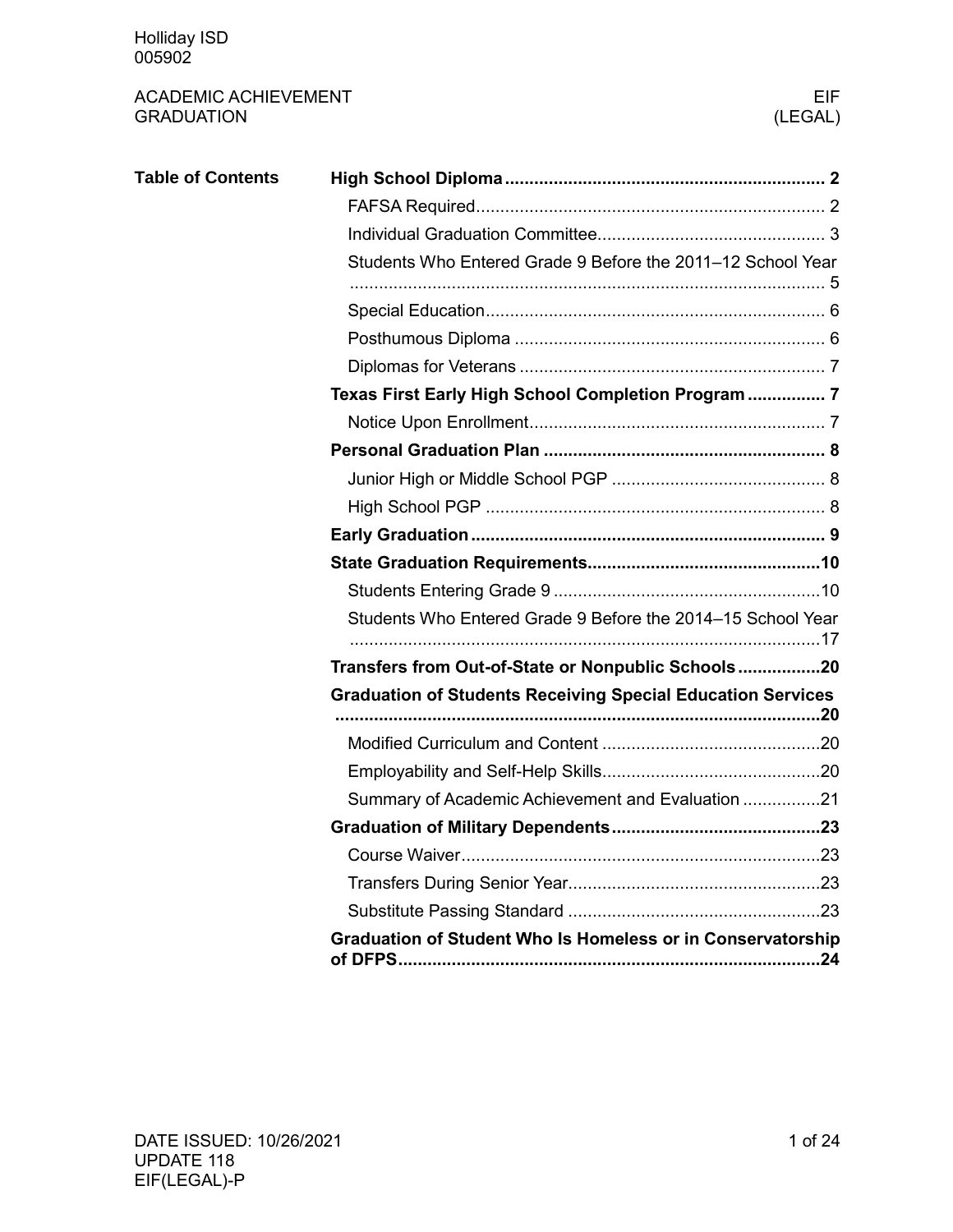<span id="page-1-1"></span><span id="page-1-0"></span>

| <b>High School Diploma</b> | A student may graduate and receive a diploma only if the student:                                                                                                                                                                                                                                                                                                                                                                                                                                                                                                                                   |                                                                                                                                                                                                                                                                                                                                                    |  |  |  |
|----------------------------|-----------------------------------------------------------------------------------------------------------------------------------------------------------------------------------------------------------------------------------------------------------------------------------------------------------------------------------------------------------------------------------------------------------------------------------------------------------------------------------------------------------------------------------------------------------------------------------------------------|----------------------------------------------------------------------------------------------------------------------------------------------------------------------------------------------------------------------------------------------------------------------------------------------------------------------------------------------------|--|--|--|
|                            | 1.                                                                                                                                                                                                                                                                                                                                                                                                                                                                                                                                                                                                  | Successfully completes the curriculum requirements identified<br>by the State Board of Education (SBOE) [see State Gradua-<br>tion Requirements, below], has performed satisfactorily on ap-<br>plicable state assessments [see EKB], and complies with the<br>financial aid application requirements in Education Code<br>28.0256 [see below]; or |  |  |  |
|                            | 2.                                                                                                                                                                                                                                                                                                                                                                                                                                                                                                                                                                                                  | Successfully completes an individualized education program<br>(IEP) developed under Education Code 29.005. [See EHBAB]                                                                                                                                                                                                                             |  |  |  |
|                            |                                                                                                                                                                                                                                                                                                                                                                                                                                                                                                                                                                                                     | Education Code 28.025(c)                                                                                                                                                                                                                                                                                                                           |  |  |  |
|                            | Note:                                                                                                                                                                                                                                                                                                                                                                                                                                                                                                                                                                                               | Education Code 28.0256 applies beginning with students<br>enrolled at the 12th grade level during the 2021-22<br>school year.                                                                                                                                                                                                                      |  |  |  |
| <b>FAFSA Required</b>      | Before graduating from high school, each student must complete<br>and submit a free application for federal student aid (FAFSA) or a<br>Texas application for state financial aid (TASFA), except as pro-<br>vided below.                                                                                                                                                                                                                                                                                                                                                                           |                                                                                                                                                                                                                                                                                                                                                    |  |  |  |
|                            |                                                                                                                                                                                                                                                                                                                                                                                                                                                                                                                                                                                                     | A student is not required to comply with the above provision if:                                                                                                                                                                                                                                                                                   |  |  |  |
|                            | 1.                                                                                                                                                                                                                                                                                                                                                                                                                                                                                                                                                                                                  | The student's parent or other person standing in parental rela-<br>tion submits a signed form indicating that the parent or other<br>person authorizes the student to decline to complete and sub-<br>mit the financial aid application;                                                                                                           |  |  |  |
|                            | 2.<br>or                                                                                                                                                                                                                                                                                                                                                                                                                                                                                                                                                                                            | The student signs and submits the form described above on<br>the student's own behalf if the student is 18 years of age or<br>older or the student's disabilities of minority have been re-<br>moved for general purposes under Family Code Chapter 31;                                                                                            |  |  |  |
|                            | 3.                                                                                                                                                                                                                                                                                                                                                                                                                                                                                                                                                                                                  | A school counselor authorizes the student to decline to com-<br>plete and submit the financial aid application for good cause,<br>as determined by the school counselor.                                                                                                                                                                           |  |  |  |
|                            | A district shall adopt a form to be used for purposes of this provi-<br>sion. The form must be approved by the Texas Education Agency<br>(TEA), provide the student or the student's parent or other person<br>standing in parental relation, as applicable, the opportunity to de-<br>cline to complete and submit a financial aid application, and be<br>made available in English, Spanish, and any other language spo-<br>ken by a majority of the students enrolled in a bilingual education<br>or special language program under Education Code Subchapter B,<br>Chapter 29, in the district. |                                                                                                                                                                                                                                                                                                                                                    |  |  |  |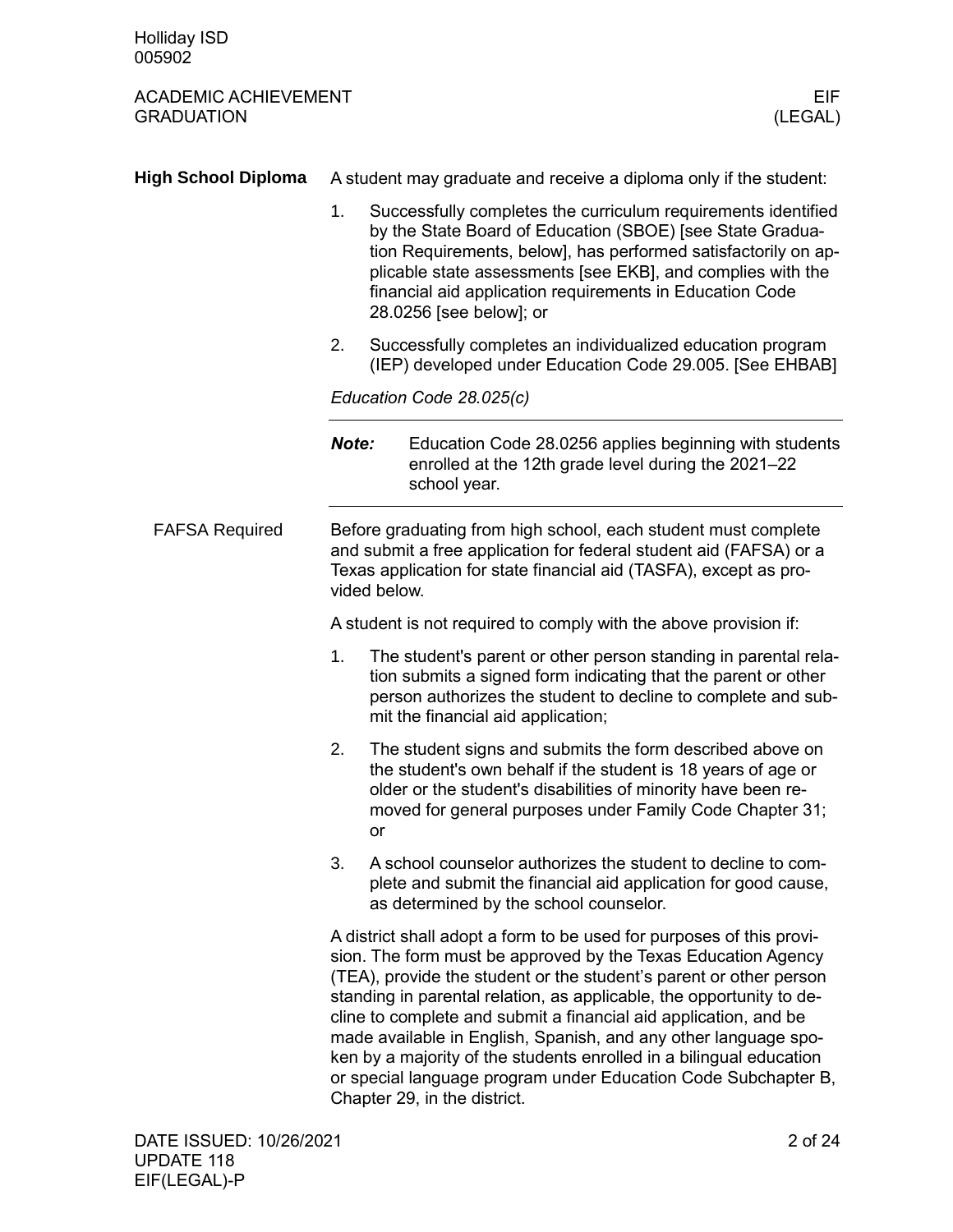<span id="page-2-0"></span>

|                                       | If a school counselor notifies a district whether a student has com-<br>plied with this section for purposes of determining whether the stu-<br>dent meets high school graduation requirements under Education<br>Code 28.025, the school counselor may only indicate whether the<br>student has complied with this section and may not indicate the<br>manner in which the student complied, except as necessary for the<br>district to comply with the commissioner's rules. |    |                                                                                                                                                                                                                                                                                                                                                                                                                                                                         |  |  |  |
|---------------------------------------|--------------------------------------------------------------------------------------------------------------------------------------------------------------------------------------------------------------------------------------------------------------------------------------------------------------------------------------------------------------------------------------------------------------------------------------------------------------------------------|----|-------------------------------------------------------------------------------------------------------------------------------------------------------------------------------------------------------------------------------------------------------------------------------------------------------------------------------------------------------------------------------------------------------------------------------------------------------------------------|--|--|--|
|                                       |                                                                                                                                                                                                                                                                                                                                                                                                                                                                                |    | A school counselor may not indicate that a student has not com-<br>plied with this section if the district fails to provide the required form<br>to the student or the student's parent or other person standing in<br>parental relation to the student.                                                                                                                                                                                                                |  |  |  |
|                                       |                                                                                                                                                                                                                                                                                                                                                                                                                                                                                |    | Education Code 28.0256; 19 TAC 74.11(b)                                                                                                                                                                                                                                                                                                                                                                                                                                 |  |  |  |
| Individual<br>Graduation<br>Committee | Without complying with the requirements above, a student may re-<br>ceive a diploma if the person is eligible for a diploma as deter-<br>mined by an individual graduation committee (IGC) established un-<br>der Education Code 28.0258. Education Code 28.025(c-6)                                                                                                                                                                                                           |    |                                                                                                                                                                                                                                                                                                                                                                                                                                                                         |  |  |  |
|                                       |                                                                                                                                                                                                                                                                                                                                                                                                                                                                                |    | A student receiving special education services is not subject to the<br>IGC requirements in Education Code 28.0258 or 19 Administrative<br>Code 74.1025. A student's admission, review, and dismissal (ARD)<br>committee determines whether a student is required to achieve<br>satisfactory performance on an end-of-course (EOC) assessment<br>to graduate. 19 TAC 74.1025(n) [See EHBAB]                                                                             |  |  |  |
|                                       |                                                                                                                                                                                                                                                                                                                                                                                                                                                                                |    | For each 11th or 12th grade student who has failed to comply with<br>the EOC assessment instrument performance requirements under<br>Education Code 39.025 for not more than two courses, the district<br>shall establish an IGC at the end of or after the student's 11th<br>grade year to determine whether the student may qualify to gradu-<br>ate. A student may not qualify to graduate as a result of an IGC de-<br>cision before the student's 12th grade year. |  |  |  |
|                                       |                                                                                                                                                                                                                                                                                                                                                                                                                                                                                |    | The IGC shall be composed of:                                                                                                                                                                                                                                                                                                                                                                                                                                           |  |  |  |
|                                       | 1.                                                                                                                                                                                                                                                                                                                                                                                                                                                                             |    | The principal or principal's designee;                                                                                                                                                                                                                                                                                                                                                                                                                                  |  |  |  |
|                                       | 2.                                                                                                                                                                                                                                                                                                                                                                                                                                                                             |    | For each EOC assessment instrument on which the student<br>failed to perform satisfactorily, the teacher of the course;                                                                                                                                                                                                                                                                                                                                                 |  |  |  |
|                                       | 3.                                                                                                                                                                                                                                                                                                                                                                                                                                                                             |    | The department chair or lead teacher supervising the<br>teacher(s) above; and                                                                                                                                                                                                                                                                                                                                                                                           |  |  |  |
|                                       | 4.                                                                                                                                                                                                                                                                                                                                                                                                                                                                             |    | As applicable:                                                                                                                                                                                                                                                                                                                                                                                                                                                          |  |  |  |
|                                       |                                                                                                                                                                                                                                                                                                                                                                                                                                                                                | a. | The student's parent or person standing in parental rela-<br>tion to the student;                                                                                                                                                                                                                                                                                                                                                                                       |  |  |  |
|                                       |                                                                                                                                                                                                                                                                                                                                                                                                                                                                                |    |                                                                                                                                                                                                                                                                                                                                                                                                                                                                         |  |  |  |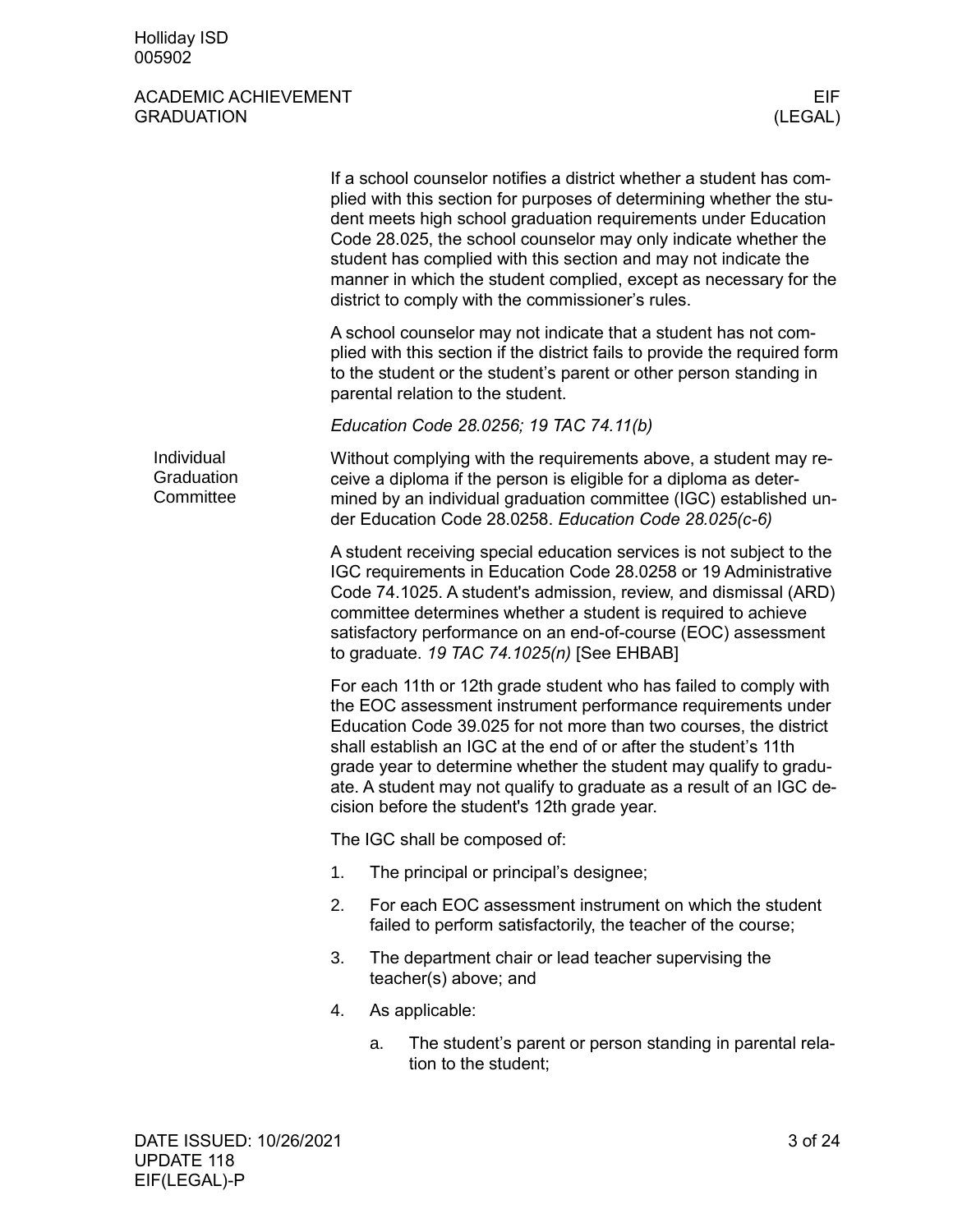|                             | b.         | A designated advocate if the parent is unable to serve;<br>or                                                                                                                                                                                                                                                                                                                                       |
|-----------------------------|------------|-----------------------------------------------------------------------------------------------------------------------------------------------------------------------------------------------------------------------------------------------------------------------------------------------------------------------------------------------------------------------------------------------------|
|                             | c.         | The student, at the student's option, if the student is at<br>least 18 years of age or is an emancipated minor.                                                                                                                                                                                                                                                                                     |
|                             | committee. | The superintendent shall establish procedures for convening the                                                                                                                                                                                                                                                                                                                                     |
|                             |            | The district shall provide an appropriate translator, if available, for a<br>parent, advocate, or student who is unable to speak English.                                                                                                                                                                                                                                                           |
|                             |            | Education Code 28.0258(a)-(c), (c-2); 19 TAC 74.1025(b)                                                                                                                                                                                                                                                                                                                                             |
|                             |            | A district may not establish an initial IGC for eligible students after<br>June 10 or before the start of the next school year. Once the IGC<br>has been established, it is the original IGC for that student.                                                                                                                                                                                      |
|                             | possible.  | If a student leaves a district after an original IGC has been estab-<br>lished and before that original IGC awards a high school diploma to<br>the student, any other district that later enrolls the student shall re-<br>quest information from the student's original IGC of record and<br>shall implement the original IGC recommendations to the extent                                        |
| Alternate<br><b>Members</b> |            | In the event that the teacher identified in item 2 above is unavaila-<br>ble, the principal shall designate as an alternate member of the<br>committee a teacher certified in the subject of the EOC assess-<br>ment on which the student failed to perform satisfactorily and who<br>is most familiar with the student's performance in that subject area.                                         |
|                             |            | In the event that the individual identified above in item 3 above is<br>unavailable, the principal shall designate as an alternate member<br>of the committee an experienced teacher certified in the subject of<br>the EOC assessment on which the student failed to perform satis-<br>factorily and who is familiar with the content of and instructional<br>practices for the applicable course. |
|                             |            | In the event that the student's parent or person standing in parental<br>relation to the student is unavailable to participate in the IGC, the<br>principal shall designate an advocate with knowledge of the stu-<br>dent to serve as an alternate member of the committee.                                                                                                                        |
|                             |            | 19 TAC 74.1025(c), (e), (g)-(i)                                                                                                                                                                                                                                                                                                                                                                     |
| <b>Notice</b>               |            | A district shall ensure a good faith effort is made to timely notify the<br>appropriate person described under item 4 above of the time and<br>place for convening the IGC and the purpose of the committee.<br>The notice must be provided in person or by regular mail or email;<br>clear and easy to understand; and written in English, in Spanish,                                             |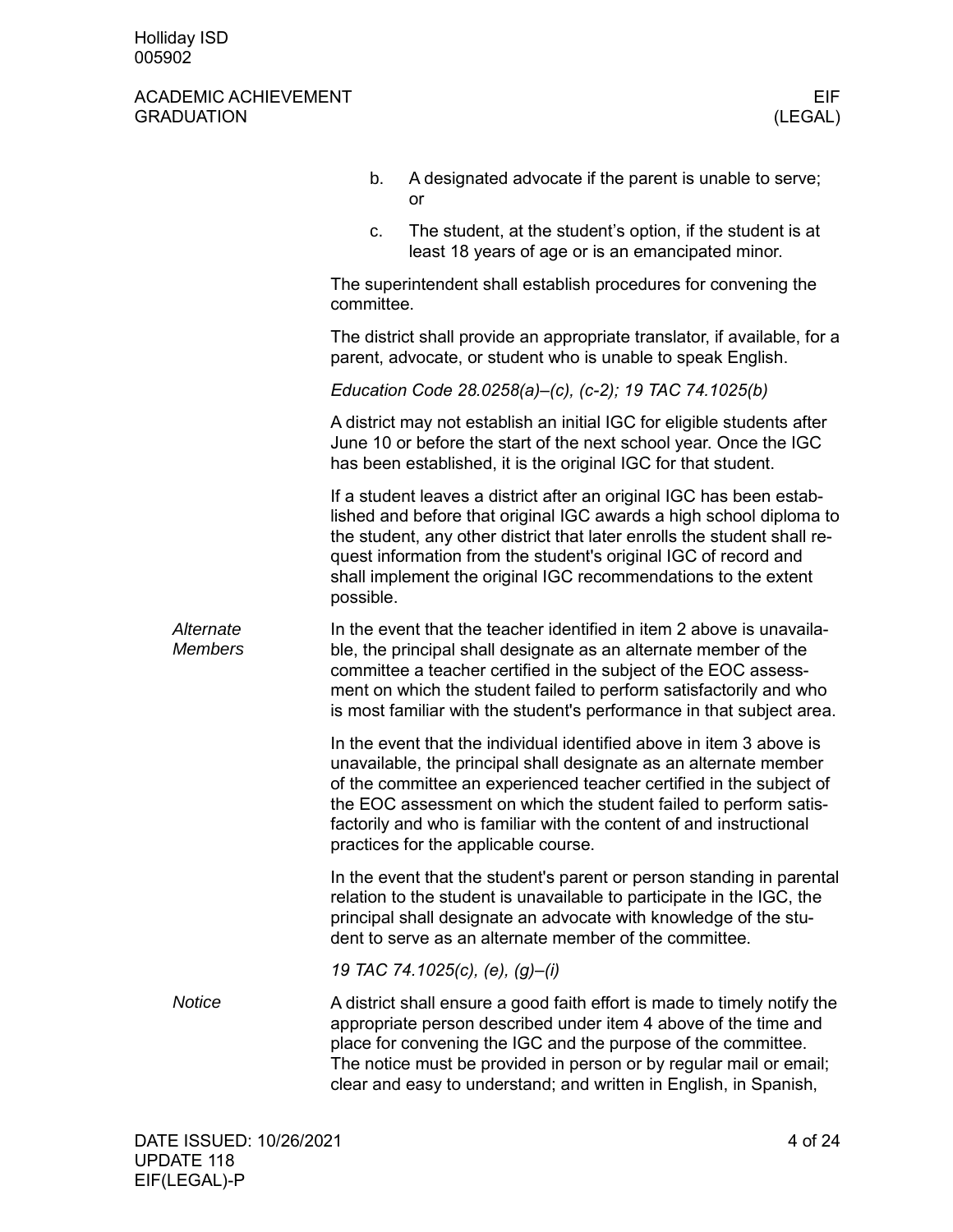<span id="page-4-0"></span>

|                                               | or, to the extent practicable, in the native language of the appropri-<br>ate person. Education Code 28.0258(d)                                                                                                                                                    |                                                                                                                                                                                                                                                                                                                                                                                                                                                                                                                                                                                                                                                                                                                                                              |  |  |  |  |
|-----------------------------------------------|--------------------------------------------------------------------------------------------------------------------------------------------------------------------------------------------------------------------------------------------------------------------|--------------------------------------------------------------------------------------------------------------------------------------------------------------------------------------------------------------------------------------------------------------------------------------------------------------------------------------------------------------------------------------------------------------------------------------------------------------------------------------------------------------------------------------------------------------------------------------------------------------------------------------------------------------------------------------------------------------------------------------------------------------|--|--|--|--|
| Curriculum<br>Requirements                    | To be eligible to graduate and receive a high school diploma from<br>the IGC, a student must successfully complete the curriculum re-<br>quirements required for high school graduation. [See State Gradu-<br>ation Requirements, below] Education Code 28.0258(e) |                                                                                                                                                                                                                                                                                                                                                                                                                                                                                                                                                                                                                                                                                                                                                              |  |  |  |  |
| Additional<br>Requirements to<br>Graduate     | A student's IGC shall recommend additional requirements by which<br>the student may qualify to graduate, including additional remedia-<br>tion; and for each EOC assessment instrument on which the stu-<br>dent failed to perform satisfactorily:                 |                                                                                                                                                                                                                                                                                                                                                                                                                                                                                                                                                                                                                                                                                                                                                              |  |  |  |  |
|                                               | 1.                                                                                                                                                                                                                                                                 | The completion of a project related to the subject area of the<br>course that demonstrates proficiency in the subject area; or                                                                                                                                                                                                                                                                                                                                                                                                                                                                                                                                                                                                                               |  |  |  |  |
|                                               | 2.                                                                                                                                                                                                                                                                 | The preparation of a portfolio of work samples in the subject<br>area of the course, including work samples from the course<br>that demonstrate proficiency in the subject area.                                                                                                                                                                                                                                                                                                                                                                                                                                                                                                                                                                             |  |  |  |  |
|                                               | A student may submit to the IGC coursework previously completed<br>to satisfy a recommended additional requirement.                                                                                                                                                |                                                                                                                                                                                                                                                                                                                                                                                                                                                                                                                                                                                                                                                                                                                                                              |  |  |  |  |
|                                               | Education Code $28.0258(f)$ , (g)                                                                                                                                                                                                                                  |                                                                                                                                                                                                                                                                                                                                                                                                                                                                                                                                                                                                                                                                                                                                                              |  |  |  |  |
|                                               |                                                                                                                                                                                                                                                                    | In determining whether a student is qualified to graduate, the com-<br>mittee shall consider the criteria at Education Code 28.0258(h) and<br>any other academic information designated for consideration by<br>the board. After considering the criteria, the committee may deter-<br>mine that the student is qualified to graduate. A student may gradu-<br>ate and receive a high school diploma on the basis of the commit-<br>tee's decision only if the student successfully completes all<br>additional requirements recommended by the committee, the stu-<br>dent meets applicable curriculum requirements, and the commit-<br>tee's vote is unanimous. The decision of a committee is final and<br>may not be appealed. Education Code 28.0258(i) |  |  |  |  |
| English<br>Language<br>Learners               | For provisions related to an IGC and English language learners<br>(ELL), see EKB.                                                                                                                                                                                  |                                                                                                                                                                                                                                                                                                                                                                                                                                                                                                                                                                                                                                                                                                                                                              |  |  |  |  |
| <b>Students Who</b><br><b>Entered Grade 9</b> |                                                                                                                                                                                                                                                                    | In accordance with Education Code 28.02541, a district may award<br>a high school diploma to an individual who:                                                                                                                                                                                                                                                                                                                                                                                                                                                                                                                                                                                                                                              |  |  |  |  |
| Before the 2011-12<br><b>School Year</b>      | 1.                                                                                                                                                                                                                                                                 | Entered grade 9 before the 2011-12 school year;                                                                                                                                                                                                                                                                                                                                                                                                                                                                                                                                                                                                                                                                                                              |  |  |  |  |
|                                               | 2.                                                                                                                                                                                                                                                                 | Successfully completed the curriculum requirements for high<br>school graduation applicable when the individual entered<br>grade 9;                                                                                                                                                                                                                                                                                                                                                                                                                                                                                                                                                                                                                          |  |  |  |  |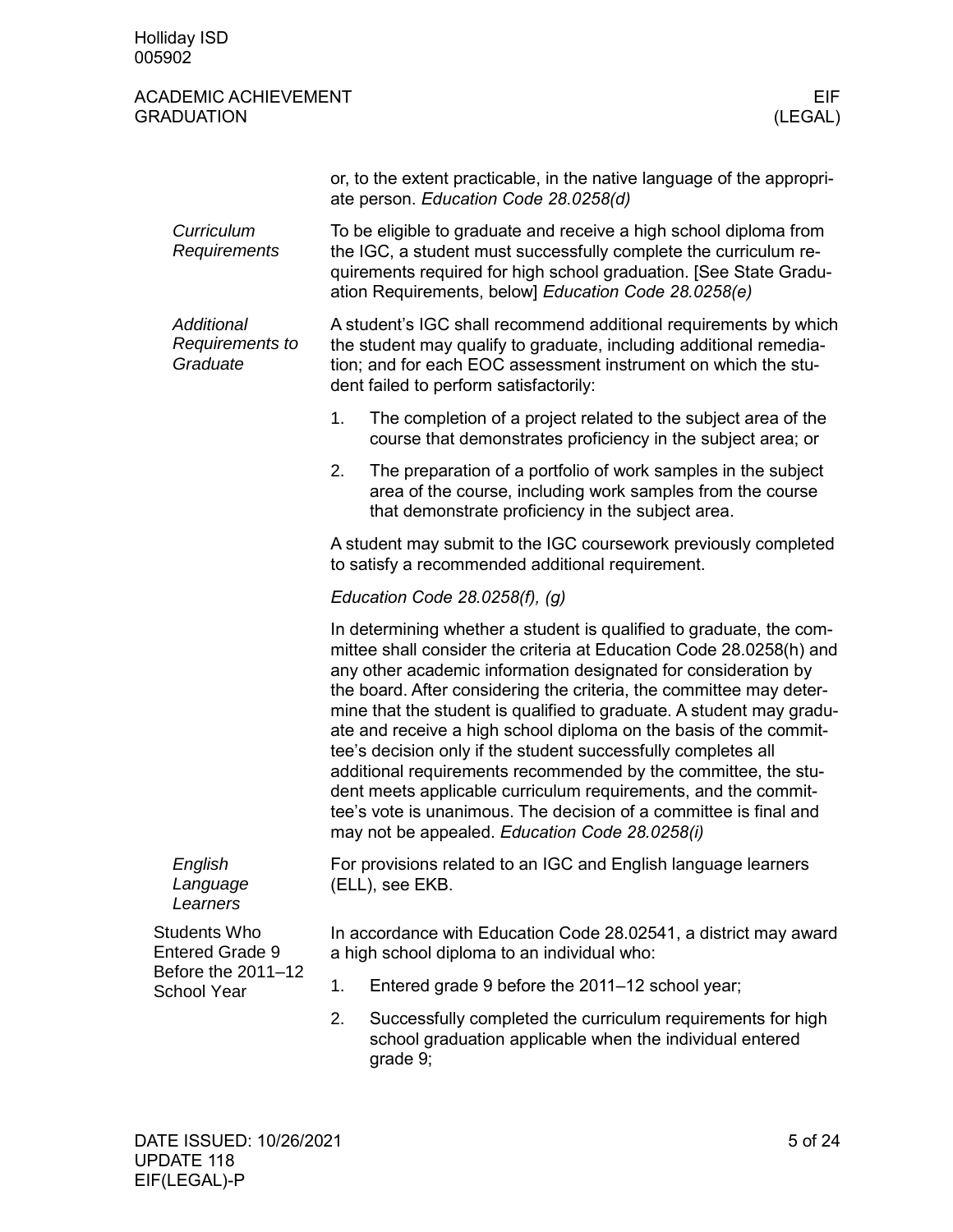<span id="page-5-1"></span><span id="page-5-0"></span>

|                                          | 3.<br>Has not performed satisfactorily on the exit-level assessment<br>instrument or part of an assessment instrument required for<br>high school graduation, including an alternative assessment<br>instrument offered under Education Code 39.025(c-2);                                                                                                                                                                                                                                                         |  |  |  |  |
|------------------------------------------|-------------------------------------------------------------------------------------------------------------------------------------------------------------------------------------------------------------------------------------------------------------------------------------------------------------------------------------------------------------------------------------------------------------------------------------------------------------------------------------------------------------------|--|--|--|--|
|                                          | Has been administered at least three times the required sub-<br>4.<br>ject-area test(s) for which the individual has not performed<br>satisfactorily on the exit-level assessment instrument applica-<br>ble to the individual when the individual entered grade 9; and                                                                                                                                                                                                                                           |  |  |  |  |
|                                          | 5.<br>Meets the alternative requirements for graduation in accord-<br>ance with 19 Administrative Code 74.1027(c) or the local al-<br>ternative requirements approved by the board in accordance<br>with 19 Administrative Code 74.1027(d).                                                                                                                                                                                                                                                                       |  |  |  |  |
|                                          | 19 TAC 74.1027(a); Education Code 28.02541                                                                                                                                                                                                                                                                                                                                                                                                                                                                        |  |  |  |  |
| <b>District</b><br>Determination         | The district in which the individual is enrolled or was last enrolled<br>shall determine whether the individual may qualify to graduate and<br>receive a high school diploma on the basis of the alternative re-<br>quirements for graduation. 19 TAC 74.1027(b)                                                                                                                                                                                                                                                  |  |  |  |  |
| Alternative<br>Requirements              | The alternative requirements for graduation are listed at 19 Admin-<br>istrative Code 74.1027(c).                                                                                                                                                                                                                                                                                                                                                                                                                 |  |  |  |  |
| <b>Local Alternative</b><br>Requirements | With approval by the board, a district may develop recommenda-<br>tions for local alternative requirements if the requirements would al-<br>low an individual to demonstrate proficiency in the content related<br>to an examination for which the individual has not performed satis-<br>factorily. 19 TAC 74.1027(d)                                                                                                                                                                                            |  |  |  |  |
| Appeals                                  | A decision regarding whether the individual qualifies to graduate<br>and receive a high school diploma is final and may not be ap-<br>pealed. 19 TAC 74.1027(e); Education Code 28.02541                                                                                                                                                                                                                                                                                                                          |  |  |  |  |
| Documentation                            | The district shall maintain documentation to support the decision to<br>award or not award an individual a high school diploma. 19 TAC<br>74.1027(f)                                                                                                                                                                                                                                                                                                                                                              |  |  |  |  |
| <b>Special Education</b>                 | A student receiving special education services who successfully<br>completes the requirements of his or her IEP, including perfor-<br>mance on a state assessment required for graduation, shall re-<br>ceive a high school diploma. A student's ARD committee shall de-<br>termine if the student will be required to meet satisfactory<br>performance on an assessment for purposes of graduation.<br>19 TAC 101.3023(a) [See Graduation of Students Receiving Spe-<br>cial Education Services, below, and EKB] |  |  |  |  |
| Posthumous<br>Diploma                    | Beginning with students who would have graduated at the end of<br>the 2019-20 school year, and on request of the student's parent, a                                                                                                                                                                                                                                                                                                                                                                              |  |  |  |  |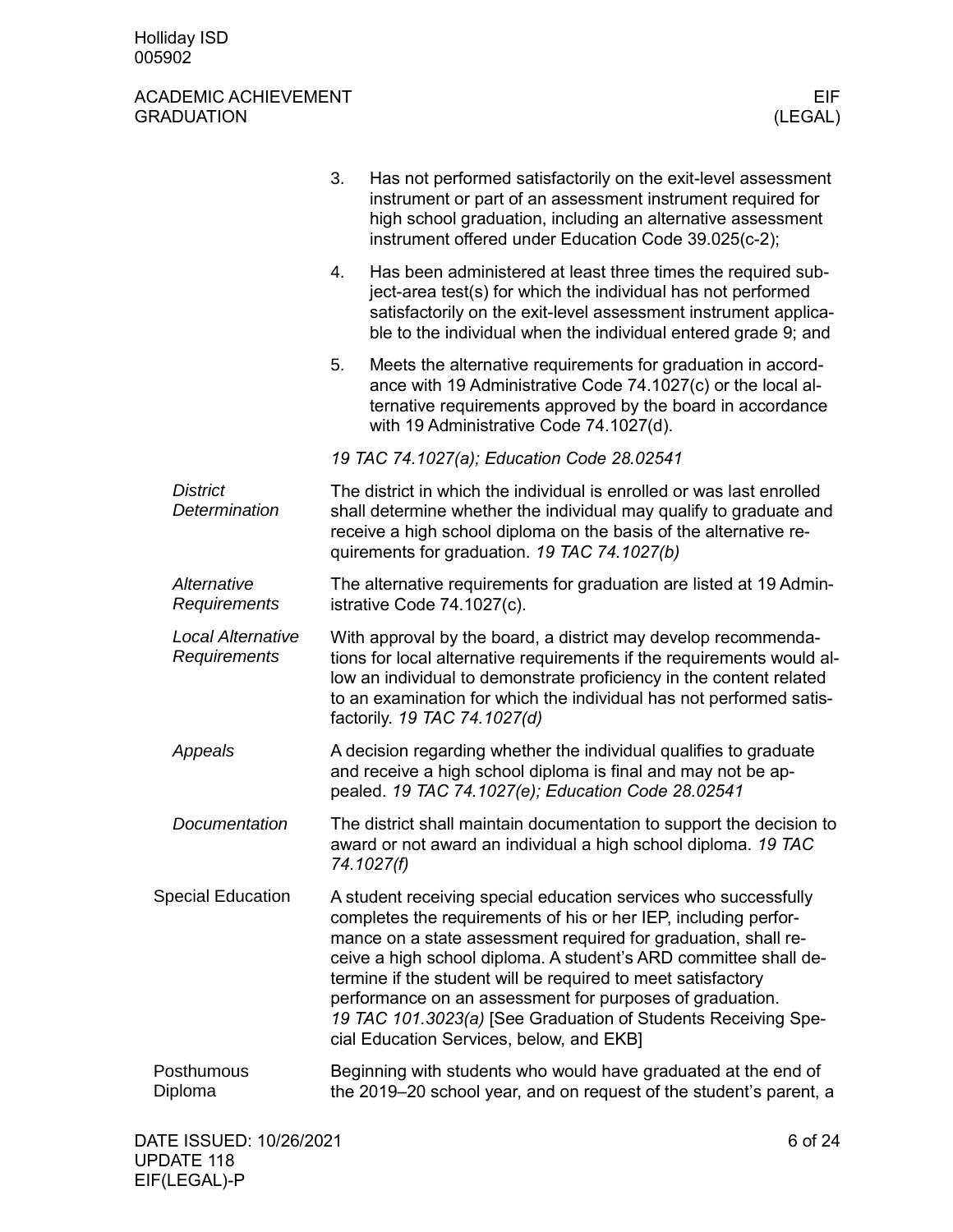<span id="page-6-2"></span><span id="page-6-1"></span><span id="page-6-0"></span>

|                                                                             |                                                                                                                                                                                                                                                                                                                                                                                                                                                                                                                  | district shall issue a high school diploma posthumously to each stu-<br>dent who died while enrolled in the district at the end of the school<br>year in which the student was expected to graduate under the reg-<br>ular schedule of school attendance. The high school diploma may<br>not be issued before the graduation date of the class in which the<br>student was enrolled at the time of death. |  |  |
|-----------------------------------------------------------------------------|------------------------------------------------------------------------------------------------------------------------------------------------------------------------------------------------------------------------------------------------------------------------------------------------------------------------------------------------------------------------------------------------------------------------------------------------------------------------------------------------------------------|-----------------------------------------------------------------------------------------------------------------------------------------------------------------------------------------------------------------------------------------------------------------------------------------------------------------------------------------------------------------------------------------------------------|--|--|
| Exception                                                                   | A district is not required to issue a posthumous diploma if the stu-<br>dent was convicted of a felony offense under Title 5 or 6, Penal<br>Code, or adjudicated as having engaged in conduct constituting a<br>felony offense under Title 5 or 6, Penal Code.                                                                                                                                                                                                                                                   |                                                                                                                                                                                                                                                                                                                                                                                                           |  |  |
|                                                                             |                                                                                                                                                                                                                                                                                                                                                                                                                                                                                                                  | Education Code 28.0254                                                                                                                                                                                                                                                                                                                                                                                    |  |  |
| Diplomas for<br>Veterans                                                    | Notwithstanding any other provision of this policy, a district may is-<br>sue a high school diploma to a person who is an honorably dis-<br>charged member of the armed forces of the United States; was<br>scheduled to graduate from high school after 1940 and before<br>1975 or after 1989; and left school after completing the sixth or a<br>higher grade, before graduating from high school, to serve in:                                                                                                |                                                                                                                                                                                                                                                                                                                                                                                                           |  |  |
|                                                                             | 1.                                                                                                                                                                                                                                                                                                                                                                                                                                                                                                               | World War II, the Korean War, the Vietnam War, the Persian<br>Gulf War, the Iraq War, or the war in Afghanistan; or                                                                                                                                                                                                                                                                                       |  |  |
|                                                                             | 2.                                                                                                                                                                                                                                                                                                                                                                                                                                                                                                               | Any other war formally declared by the United States, military<br>engagement authorized by the United States Congress, mili-<br>tary engagement authorized by a United Nations Security<br>Council resolution and funded by the United States Congress,<br>or conflict authorized by the president of the United States un-<br>der the War Powers Resolution of 1973, 50 U.S.C. 1541, et<br>seq.          |  |  |
|                                                                             |                                                                                                                                                                                                                                                                                                                                                                                                                                                                                                                  | Education Code 28.0251                                                                                                                                                                                                                                                                                                                                                                                    |  |  |
| <b>Texas First Early</b><br><b>High School</b><br><b>Completion Program</b> | A district may issue a high school diploma to a student under the<br>Texas First Early High School Completion Program if, using the<br>standards established by TEA and the Texas Higher Education Co-<br>ordinating Board and eligible institutions of higher education, the<br>student demonstrates mastery of and early readiness for college in<br>each of the subject areas described by the standards and in a lan-<br>guage other than English, notwithstanding any other local or state<br>requirements. |                                                                                                                                                                                                                                                                                                                                                                                                           |  |  |
|                                                                             |                                                                                                                                                                                                                                                                                                                                                                                                                                                                                                                  | A student who earns a high school diploma through the program is<br>considered to have earned a distinguished level of achievement.                                                                                                                                                                                                                                                                       |  |  |
| Notice Upon<br>Enrollment                                                   |                                                                                                                                                                                                                                                                                                                                                                                                                                                                                                                  | On a student's initial enrollment in high school in a grade level be-<br>low grade 12 in a district, the district shall provide to the student<br>and the student's parent or guardian information regarding the re-<br>quirements to earn a high school diploma under the Texas First                                                                                                                    |  |  |
| DATE ISSUED: 10/26/2021                                                     |                                                                                                                                                                                                                                                                                                                                                                                                                                                                                                                  | 7 of 24                                                                                                                                                                                                                                                                                                                                                                                                   |  |  |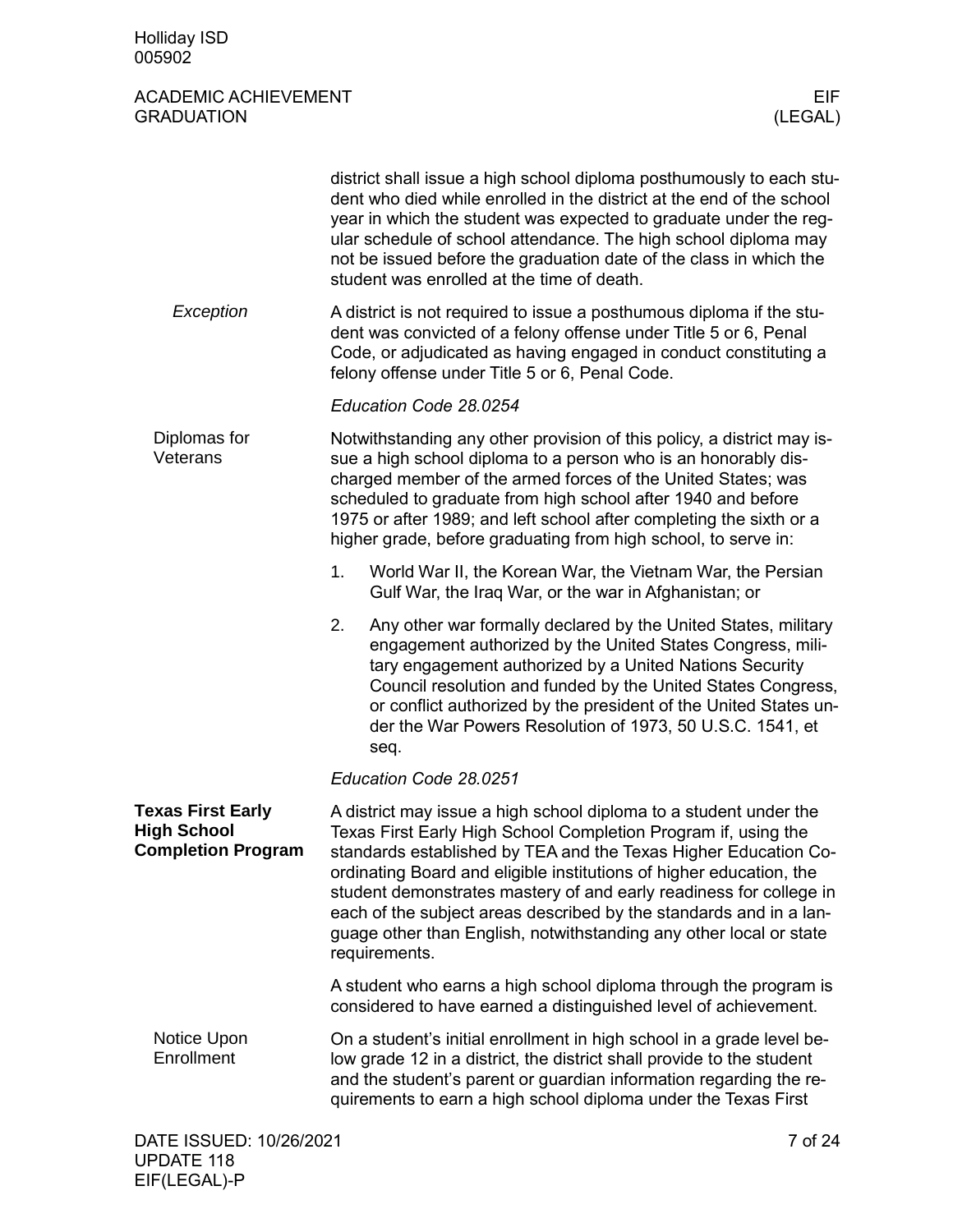Holliday ISD 005902

<span id="page-7-2"></span><span id="page-7-1"></span><span id="page-7-0"></span>

|                                                                                  | Early High School Completion Program and the Texas First Schol-<br>arship Program.                                                                                                                                                                                  |                                                                                                                                                                                                                                                                                                                                        |  |  |  |  |
|----------------------------------------------------------------------------------|---------------------------------------------------------------------------------------------------------------------------------------------------------------------------------------------------------------------------------------------------------------------|----------------------------------------------------------------------------------------------------------------------------------------------------------------------------------------------------------------------------------------------------------------------------------------------------------------------------------------|--|--|--|--|
|                                                                                  |                                                                                                                                                                                                                                                                     | Education Code $28.0253(e) - (g)$                                                                                                                                                                                                                                                                                                      |  |  |  |  |
| <b>Personal Graduation</b><br><b>Plan</b><br>Junior High or<br>Middle School PGP | A principal of a junior high or middle school shall designate a<br>school counselor, teacher, or other appropriate individual to de-<br>velop and administer a personal graduation plan (PGP) for each<br>student enrolled in the junior high or middle school who: |                                                                                                                                                                                                                                                                                                                                        |  |  |  |  |
|                                                                                  | 1.                                                                                                                                                                                                                                                                  | Does not perform satisfactorily on a state assessment instru-<br>ment; or                                                                                                                                                                                                                                                              |  |  |  |  |
|                                                                                  | 2.                                                                                                                                                                                                                                                                  | Is not likely to receive a high school diploma before the fifth<br>school year following the student's enrollment in grade level<br>9, as determined by a district.                                                                                                                                                                    |  |  |  |  |
|                                                                                  |                                                                                                                                                                                                                                                                     | A PGP must:                                                                                                                                                                                                                                                                                                                            |  |  |  |  |
|                                                                                  | 1.                                                                                                                                                                                                                                                                  | Identify educational goals for the student;                                                                                                                                                                                                                                                                                            |  |  |  |  |
|                                                                                  | 2.                                                                                                                                                                                                                                                                  | Include diagnostic information, appropriate monitoring and in-<br>tervention, and other evaluation strategies;                                                                                                                                                                                                                         |  |  |  |  |
|                                                                                  | 3.                                                                                                                                                                                                                                                                  | Include an intensive instruction program described in Educa-<br>tion Code 28.0213 [see EHBC];                                                                                                                                                                                                                                          |  |  |  |  |
|                                                                                  | 4.                                                                                                                                                                                                                                                                  | Address participation of the student's parent or guardian, in-<br>cluding consideration of the parent's or guardian's educational<br>expectations for the student; and                                                                                                                                                                 |  |  |  |  |
|                                                                                  | 5.                                                                                                                                                                                                                                                                  | Provide innovative methods to promote the student's ad-<br>vancement, including flexible scheduling, alternative learning<br>environments, online instruction, and other interventions that<br>are proven to accelerate the learning process and have been<br>scientifically validated to improve learning and cognitive abil-<br>ity. |  |  |  |  |
|                                                                                  | Education Code 28.0212                                                                                                                                                                                                                                              |                                                                                                                                                                                                                                                                                                                                        |  |  |  |  |
| <b>Students</b><br>Receiving<br>Special<br>Education<br><b>Services</b>          | For a student receiving special education services, the student's<br>ARD committee and the district are responsible for developing the<br>student's PGP.                                                                                                            |                                                                                                                                                                                                                                                                                                                                        |  |  |  |  |
|                                                                                  | A student's IEP developed under Education Code 29.005 may be<br>used as the student's PGP.                                                                                                                                                                          |                                                                                                                                                                                                                                                                                                                                        |  |  |  |  |
|                                                                                  | Education Code 28.0212(c); 19 TAC 89.1050(a) [See EHBAB]                                                                                                                                                                                                            |                                                                                                                                                                                                                                                                                                                                        |  |  |  |  |
| High School PGP                                                                  |                                                                                                                                                                                                                                                                     | A principal of a high school shall designate a school counselor or<br>school administrator to review PGP options with each student en-<br>tering grade 9 together with that student's parent or guardian. The                                                                                                                          |  |  |  |  |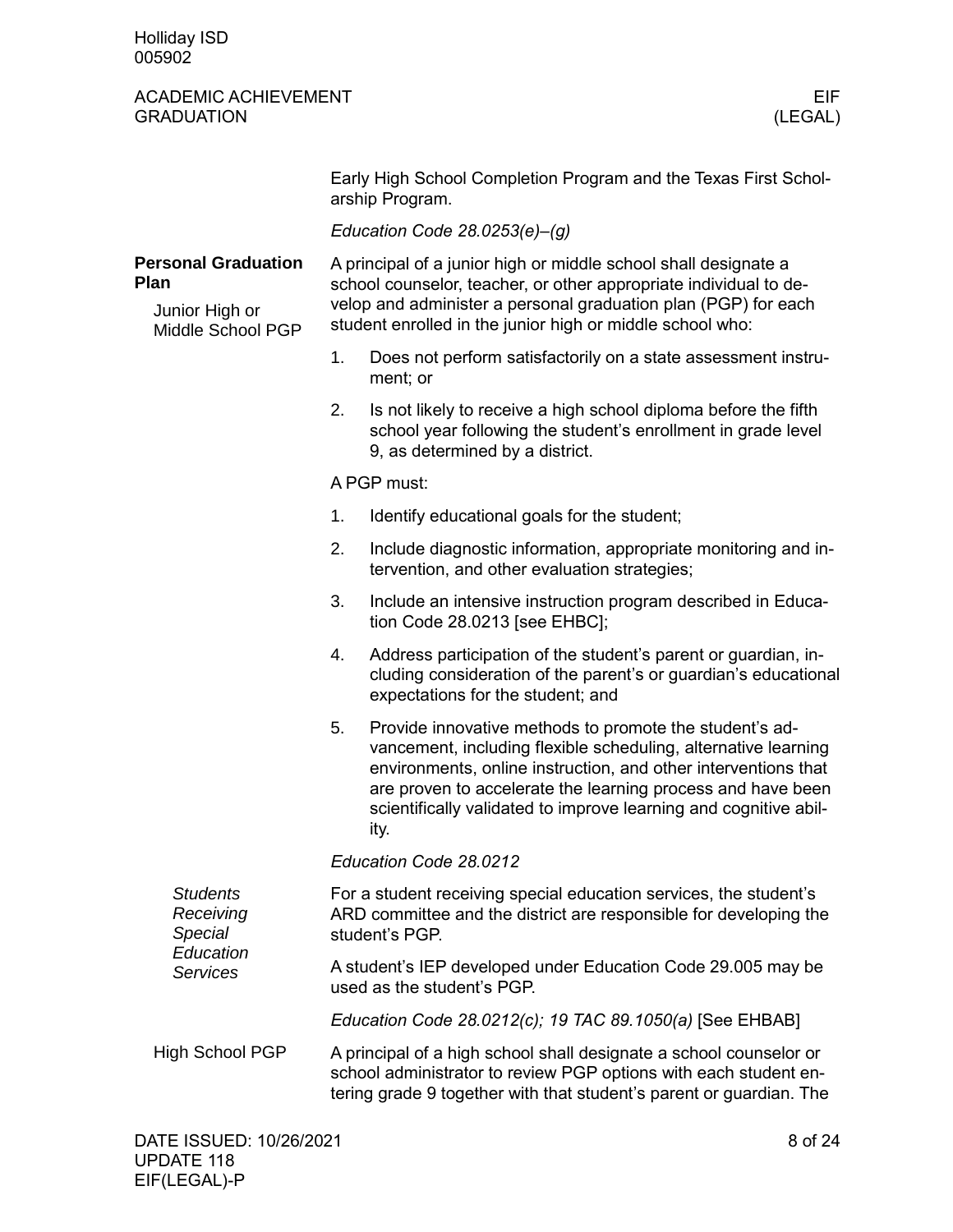<span id="page-8-0"></span>

|                         | PGP options reviewed must include the distinguished level of<br>achievement and endorsements.                                                                                                                                                                                                                                                                                                                                                                                                                                                                                         |
|-------------------------|---------------------------------------------------------------------------------------------------------------------------------------------------------------------------------------------------------------------------------------------------------------------------------------------------------------------------------------------------------------------------------------------------------------------------------------------------------------------------------------------------------------------------------------------------------------------------------------|
|                         | Before the conclusion of the school year, the student and the stu-<br>dent's parent or guardian must confirm and sign a PGP for the stu-<br>dent that identifies a course of study that:                                                                                                                                                                                                                                                                                                                                                                                              |
|                         | 1.<br>Promotes college and workforce readiness and career place-<br>ment and advancement; and                                                                                                                                                                                                                                                                                                                                                                                                                                                                                         |
|                         | Facilitates the student's transition from secondary to postsec-<br>2.<br>ondary education.                                                                                                                                                                                                                                                                                                                                                                                                                                                                                            |
|                         | A district may not prevent a student and the student's parent or<br>guardian from confirming a PGP that includes pursuit of a distin-<br>guished level of achievement or an endorsement.                                                                                                                                                                                                                                                                                                                                                                                              |
|                         | A student may amend the student's PGP after the initial confirma-<br>tion of the plan. If a student amends the student's PGP, the school<br>must send written notice to the student's parents regarding the<br>change.                                                                                                                                                                                                                                                                                                                                                                |
|                         | TEA must make available to a district information that explains the<br>advantages of the distinguished level of achievement described by<br>Education Code 28.025(b-15) and each endorsement described by<br>Education Code 28.025(c-1). A district, in turn, shall publish the in-<br>formation from TEA on the internet website of the district and en-<br>sure that the information is available to students in grades nine and<br>above and the parents or legal guardians of those students in the<br>language in which the parents or legal guardians are most profi-<br>cient. |
|                         | A district is required to provide this information in the language in<br>which the parents or legal guardians are most proficient only if at<br>least 20 students in a grade level primarily speak that language.                                                                                                                                                                                                                                                                                                                                                                     |
|                         | Education Code 28.02121                                                                                                                                                                                                                                                                                                                                                                                                                                                                                                                                                               |
| <b>Early Graduation</b> | A parent is entitled to request, with the expectation that the request<br>will not be unreasonably denied, that the parent's child be permit-<br>ted to graduate from high school earlier than the child would nor-<br>mally graduate, if the child completes each course required for<br>graduation. The decision of a board concerning the request is final<br>and may not be appealed. Education Code $26.003(a)(3)(C)$ , (b)<br>[See FMH, FNG]                                                                                                                                    |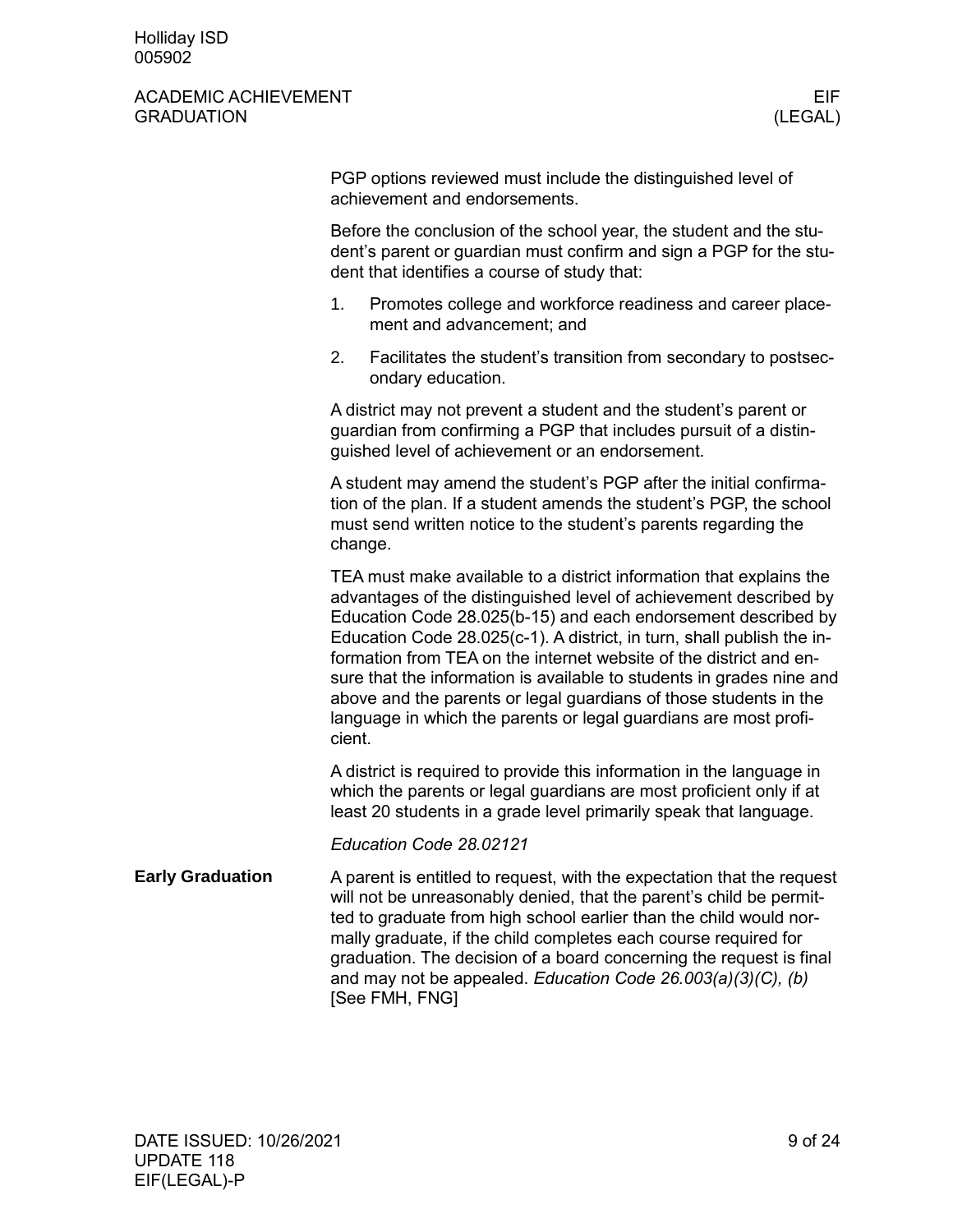<span id="page-9-1"></span><span id="page-9-0"></span>

| <b>State Graduation</b><br><b>Requirements</b> | Note:                                                                                                                                                                                                |                                                                                                                          | For current state graduation requirements, including<br>those for students who entered grade 9 before the<br>2007-08 school year but that are not otherwise refer-<br>enced in this policy, see Education Code 28.025 and<br>19 Administrative Code Chapter 74.                                                                                                                                                                                                                                          |  |  |  |
|------------------------------------------------|------------------------------------------------------------------------------------------------------------------------------------------------------------------------------------------------------|--------------------------------------------------------------------------------------------------------------------------|----------------------------------------------------------------------------------------------------------------------------------------------------------------------------------------------------------------------------------------------------------------------------------------------------------------------------------------------------------------------------------------------------------------------------------------------------------------------------------------------------------|--|--|--|
| <b>Students Entering</b><br>Grade 9            |                                                                                                                                                                                                      | To receive a high school diploma, a student entering grade 9 in the<br>2014-15 school year and thereafter must complete: |                                                                                                                                                                                                                                                                                                                                                                                                                                                                                                          |  |  |  |
|                                                | 1.                                                                                                                                                                                                   |                                                                                                                          | Requirements of the foundation high school program under<br>19 Administrative Code 74.12 [see Foundation High School<br>Program, below];                                                                                                                                                                                                                                                                                                                                                                 |  |  |  |
|                                                | 2.                                                                                                                                                                                                   |                                                                                                                          | Testing requirements for graduation under 19 Administrative<br>Code Chapter 101 [see EKB]; and                                                                                                                                                                                                                                                                                                                                                                                                           |  |  |  |
|                                                | 3.                                                                                                                                                                                                   |                                                                                                                          | Demonstrated proficiency, in grade 8 or higher, as determined<br>by the district, in delivering clear verbal messages; choosing<br>effective nonverbal behaviors; listening for desired results; ap-<br>plying valid critical-thinking and problem-solving processes;<br>and identifying, analyzing, developing, and evaluating com-<br>munication skills needed for professional and social success<br>in interpersonal situations, group interactions, and personal<br>and professional presentations. |  |  |  |
|                                                | A student shall enroll in the courses necessary to complete the cur-<br>riculum requirements for the foundation high school program and<br>the curriculum requirements for at least one endorsement. |                                                                                                                          |                                                                                                                                                                                                                                                                                                                                                                                                                                                                                                          |  |  |  |
|                                                |                                                                                                                                                                                                      |                                                                                                                          | Education Code 28.025(c); 19 TAC 74.11(a), (d)                                                                                                                                                                                                                                                                                                                                                                                                                                                           |  |  |  |
| <b>Foundation High</b><br>School Program       | A student must earn at least 22 credits to complete the foundation<br>high school program and must demonstrate proficiency in the fol-<br>lowing core courses:                                       |                                                                                                                          |                                                                                                                                                                                                                                                                                                                                                                                                                                                                                                          |  |  |  |
|                                                | 1.                                                                                                                                                                                                   |                                                                                                                          | English language arts-4 credits;                                                                                                                                                                                                                                                                                                                                                                                                                                                                         |  |  |  |
|                                                | 2.                                                                                                                                                                                                   |                                                                                                                          | Mathematics-3 credits;                                                                                                                                                                                                                                                                                                                                                                                                                                                                                   |  |  |  |
|                                                | 3.                                                                                                                                                                                                   |                                                                                                                          | Science-3 credits;                                                                                                                                                                                                                                                                                                                                                                                                                                                                                       |  |  |  |
|                                                | 4.                                                                                                                                                                                                   |                                                                                                                          | Social Studies-3 credits;                                                                                                                                                                                                                                                                                                                                                                                                                                                                                |  |  |  |
|                                                | 5.                                                                                                                                                                                                   |                                                                                                                          | Languages other than English-2 credits;                                                                                                                                                                                                                                                                                                                                                                                                                                                                  |  |  |  |
|                                                | 6.                                                                                                                                                                                                   |                                                                                                                          | Physical Education-1 credit;                                                                                                                                                                                                                                                                                                                                                                                                                                                                             |  |  |  |
|                                                | 7.                                                                                                                                                                                                   |                                                                                                                          | Fine Arts-1 credit; and                                                                                                                                                                                                                                                                                                                                                                                                                                                                                  |  |  |  |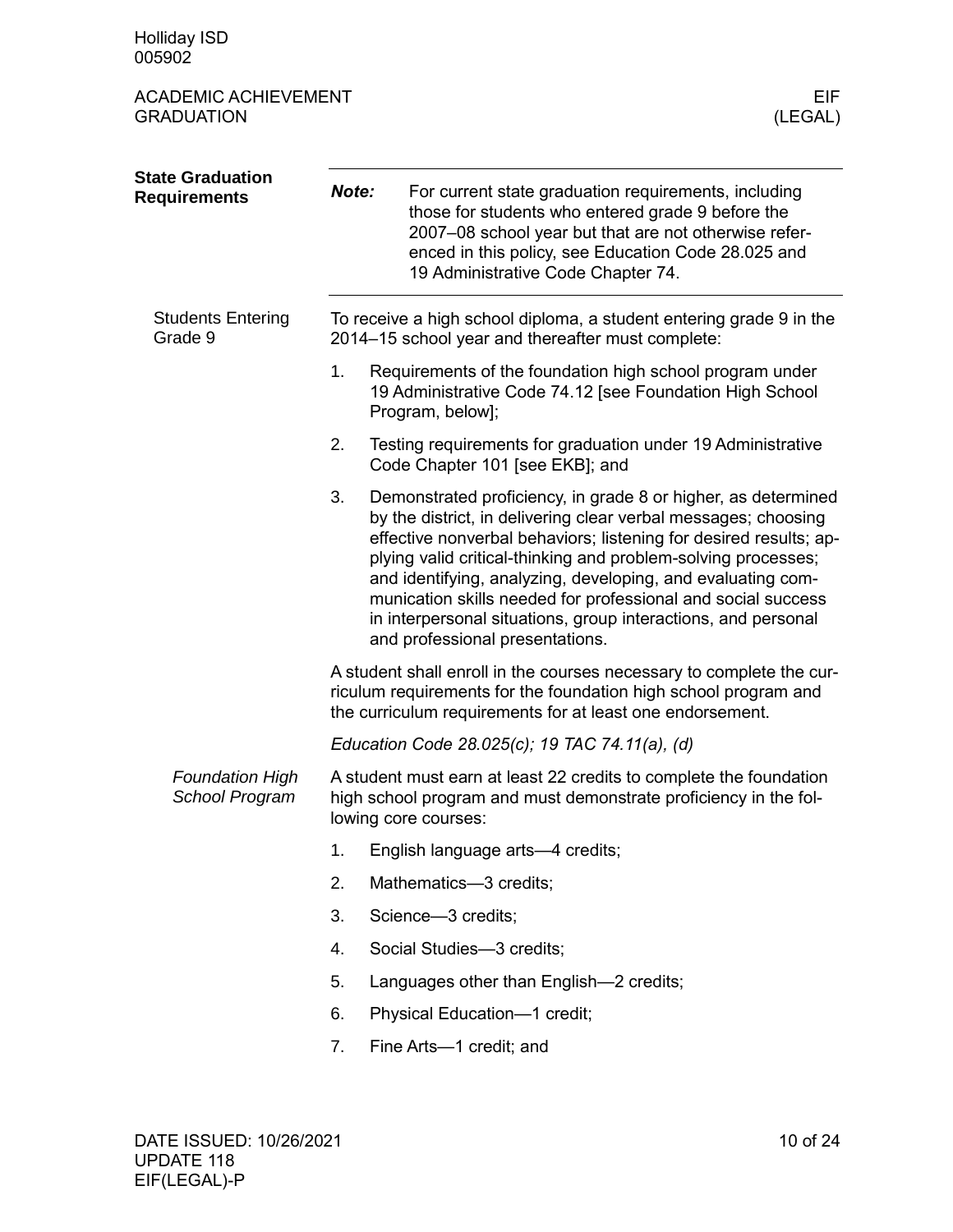#### ACADEMIC ACHIEVEMENT EIF GRADUATION (LEGAL)

8. Elective courses—5 credits.

*19 TAC 74.12*

A student shall specify in writing an endorsement the student intends to earn upon entering grade 9. *19 TAC 74.13(a) Endorsements*

A student may earn any of the following endorsements:

- 1. Science, technology, engineering, and mathematics (STEM);
- 2. Business and industry;
- 3. Public services;
- 4. Arts and humanities; and
- 5. Multidisciplinary studies.

A district must make at least one endorsement available to students. A district that offers only one endorsement curriculum must offer multidisciplinary studies.

To earn an endorsement a student must demonstrate proficiency in the curriculum requirements for the foundation high school program and, in accordance with 19 Administrative Code 74.13(e), earn:

- 1. A fourth credit in mathematics;
- 2. An additional credit in science; and
- 3. Two additional elective credits.

A course completed as part of the four courses needed to satisfy an endorsement requirement may also satisfy a requirement under the foundation high school program, including an elective requirement. The same course may count as part of the set of four courses for more than one endorsement.

A district shall permit a student to enroll in courses under more than one endorsement before the student's junior year and to choose, at any time, to earn an endorsement other than the endorsement the student previously indicated.

A student must earn at least 26 credits to earn an endorsement, but a student is not entitled to remain enrolled to earn more than 26 credits.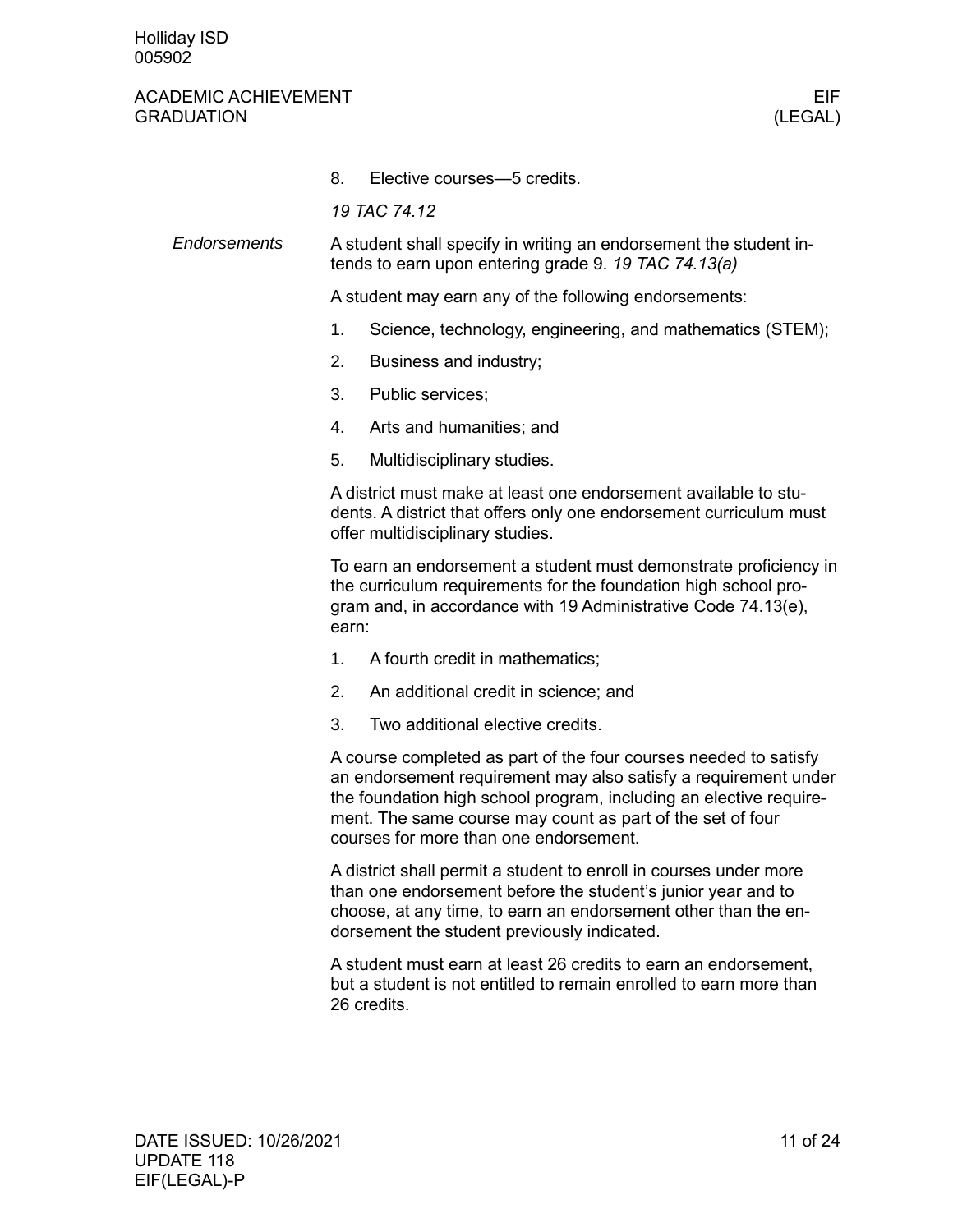|                                          |                                                                                                                                                                                                                                                                                                                                            | A district may define advanced courses and determine a coherent<br>sequence of courses for an endorsement area, provided that pre-<br>requisites in 19 Administrative Code Chapters 110-118, 126, 127,<br>and 130 are followed.                                                                                                                                                                                                                                                                                                         |  |  |  |
|------------------------------------------|--------------------------------------------------------------------------------------------------------------------------------------------------------------------------------------------------------------------------------------------------------------------------------------------------------------------------------------------|-----------------------------------------------------------------------------------------------------------------------------------------------------------------------------------------------------------------------------------------------------------------------------------------------------------------------------------------------------------------------------------------------------------------------------------------------------------------------------------------------------------------------------------------|--|--|--|
|                                          |                                                                                                                                                                                                                                                                                                                                            | Education Code 28.025; 19 TAC 74.13                                                                                                                                                                                                                                                                                                                                                                                                                                                                                                     |  |  |  |
| Exception                                |                                                                                                                                                                                                                                                                                                                                            | A student may graduate under the foundation high school program<br>without earning an endorsement if, after the student's sophomore<br>year:                                                                                                                                                                                                                                                                                                                                                                                            |  |  |  |
|                                          | 1.                                                                                                                                                                                                                                                                                                                                         | The student and the student's parent or person standing in<br>parental relation to the student are advised by a school coun-<br>selor of the specific benefits of graduating from high school<br>with one or more endorsements; and                                                                                                                                                                                                                                                                                                     |  |  |  |
|                                          | 2.                                                                                                                                                                                                                                                                                                                                         | The student's parent or person standing in parental relation to<br>the student files with a school counselor written permission,<br>on a form adopted by TEA, allowing the student to graduate<br>under the foundation high school program without earning an<br>endorsement.                                                                                                                                                                                                                                                           |  |  |  |
|                                          |                                                                                                                                                                                                                                                                                                                                            | 19 TAC 74.11(e)                                                                                                                                                                                                                                                                                                                                                                                                                                                                                                                         |  |  |  |
| Distinguished<br>Level of<br>Achievement | A student may earn a distinguished level of achievement by suc-<br>cessfully completing the curriculum requirements for the foundation<br>high school program and the curriculum requirements for at least<br>one endorsement, including four credits in science and four credits<br>in mathematics, including Algebra II. 19 TAC 74.11(f) |                                                                                                                                                                                                                                                                                                                                                                                                                                                                                                                                         |  |  |  |
| Algebra II<br>Notification               |                                                                                                                                                                                                                                                                                                                                            | Not later than September 1 of each school year, a district shall no-<br>tify by regular mail or email the parent of or other person standing<br>in parental relation to each student enrolled in grade 9 or above<br>that the student is not required to complete an Algebra II course to<br>graduate under the foundation high school program. The notifica-<br>tion must include information regarding the potential consequences<br>to a student of not completing an Algebra II course, including the<br>impact on eligibility for: |  |  |  |
|                                          | 1.                                                                                                                                                                                                                                                                                                                                         | Automatic college admission under Education Code 51.803;<br>and                                                                                                                                                                                                                                                                                                                                                                                                                                                                         |  |  |  |
|                                          | 2.                                                                                                                                                                                                                                                                                                                                         | Certain financial aid authorized under Title 3 of the Education<br>Code.                                                                                                                                                                                                                                                                                                                                                                                                                                                                |  |  |  |
|                                          |                                                                                                                                                                                                                                                                                                                                            | Education Code 28.02123                                                                                                                                                                                                                                                                                                                                                                                                                                                                                                                 |  |  |  |
| Prerequisites                            |                                                                                                                                                                                                                                                                                                                                            | A student may not be enrolled in a course that has a required pre-<br>requisite unless:                                                                                                                                                                                                                                                                                                                                                                                                                                                 |  |  |  |
|                                          | 1.                                                                                                                                                                                                                                                                                                                                         | The student has completed the prerequisite course(s);                                                                                                                                                                                                                                                                                                                                                                                                                                                                                   |  |  |  |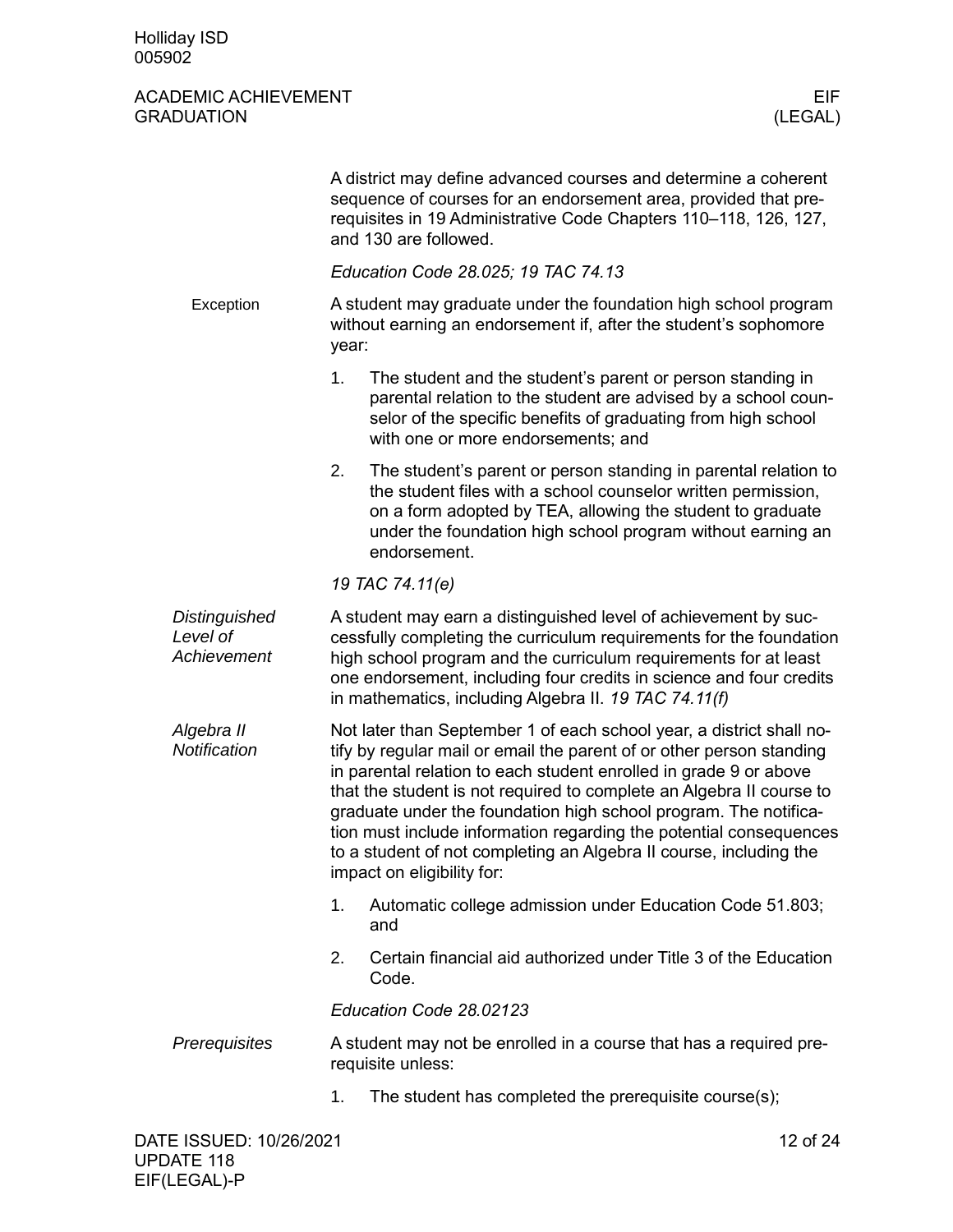|                                           | 2.                                                                                                                    | The student has demonstrated equivalent knowledge as de-<br>termined by the district; or                                                                                                                                                                                                                                                                                                                                                                                                               |  |  |  |
|-------------------------------------------|-----------------------------------------------------------------------------------------------------------------------|--------------------------------------------------------------------------------------------------------------------------------------------------------------------------------------------------------------------------------------------------------------------------------------------------------------------------------------------------------------------------------------------------------------------------------------------------------------------------------------------------------|--|--|--|
|                                           | 3.                                                                                                                    | The student was already enrolled in the course in an out-of-<br>state, an out-of-country, or a Texas nonpublic school and<br>transferred to a Texas public school prior to successfully com-<br>pleting the course.                                                                                                                                                                                                                                                                                    |  |  |  |
|                                           |                                                                                                                       | A district may award credit for a course a student completed with-<br>out having met the prerequisites if the student completed the<br>course in an out-of-state, an out-of-country, or a Texas nonpublic<br>school where there was not a prerequisite.                                                                                                                                                                                                                                                |  |  |  |
|                                           |                                                                                                                       | 19 TAC 74.11(j)-(k)                                                                                                                                                                                                                                                                                                                                                                                                                                                                                    |  |  |  |
| <b>Dual Credit</b><br>Courses             |                                                                                                                       | Courses offered for dual credit at or in conjunction with an institu-<br>tion of higher education (IHE) that provide advanced academic in-<br>struction beyond, or in greater depth than, the essential knowledge<br>and skills for the equivalent high school course required for gradu-<br>ation may satisfy graduation requirements, including requirements<br>for required courses, advanced courses, and courses for elective<br>credit as well as requirements for endorsements. 19 TAC 74.11(i) |  |  |  |
| Core Curriculum<br><b>College Courses</b> |                                                                                                                       | A district shall permit a student to comply with the curriculum re-<br>quirements under the foundation high school program by success-<br>fully completing appropriate courses in the core curriculum of an<br>IHE. A student who has completed the core curriculum of an IHE in<br>accordance with Education Code 61.822, as certified by the IHE in<br>accordance with Education Code 4.28:                                                                                                          |  |  |  |
|                                           | 1.                                                                                                                    | Is considered to have earned an endorsement by successfully<br>completing the appropriate courses for that endorsement;                                                                                                                                                                                                                                                                                                                                                                                |  |  |  |
|                                           | 2.                                                                                                                    | Is considered to have earned a distinguished level of achieve-<br>ment under the foundation high school program; and                                                                                                                                                                                                                                                                                                                                                                                   |  |  |  |
|                                           | 3.                                                                                                                    | Is entitled to receive a high school diploma.                                                                                                                                                                                                                                                                                                                                                                                                                                                          |  |  |  |
|                                           |                                                                                                                       | 19 TAC 74.11(o)                                                                                                                                                                                                                                                                                                                                                                                                                                                                                        |  |  |  |
| Languages Other<br><b>Than English</b>    | Students may earn credit for languages other than English in ac-<br>cordance with 19 Administrative Code 74.12(b)(5). |                                                                                                                                                                                                                                                                                                                                                                                                                                                                                                        |  |  |  |
|                                           |                                                                                                                       | A student who successfully completes a dual language immersion<br>program may satisfy one credit of the two credits required in a lan-<br>guage other English in accordance with 19 Administrative Code<br>74.12(b)(5)(F).                                                                                                                                                                                                                                                                             |  |  |  |
|                                           |                                                                                                                       | 19 TAC 74.12(b)(5)                                                                                                                                                                                                                                                                                                                                                                                                                                                                                     |  |  |  |
|                                           |                                                                                                                       | A student who successfully completes a course in American Sign<br>Language while in elementary school may satisfy one credit of the                                                                                                                                                                                                                                                                                                                                                                    |  |  |  |
| DATE ISSUED: 10/26/2021                   |                                                                                                                       | 13 of 24                                                                                                                                                                                                                                                                                                                                                                                                                                                                                               |  |  |  |
|                                           |                                                                                                                       |                                                                                                                                                                                                                                                                                                                                                                                                                                                                                                        |  |  |  |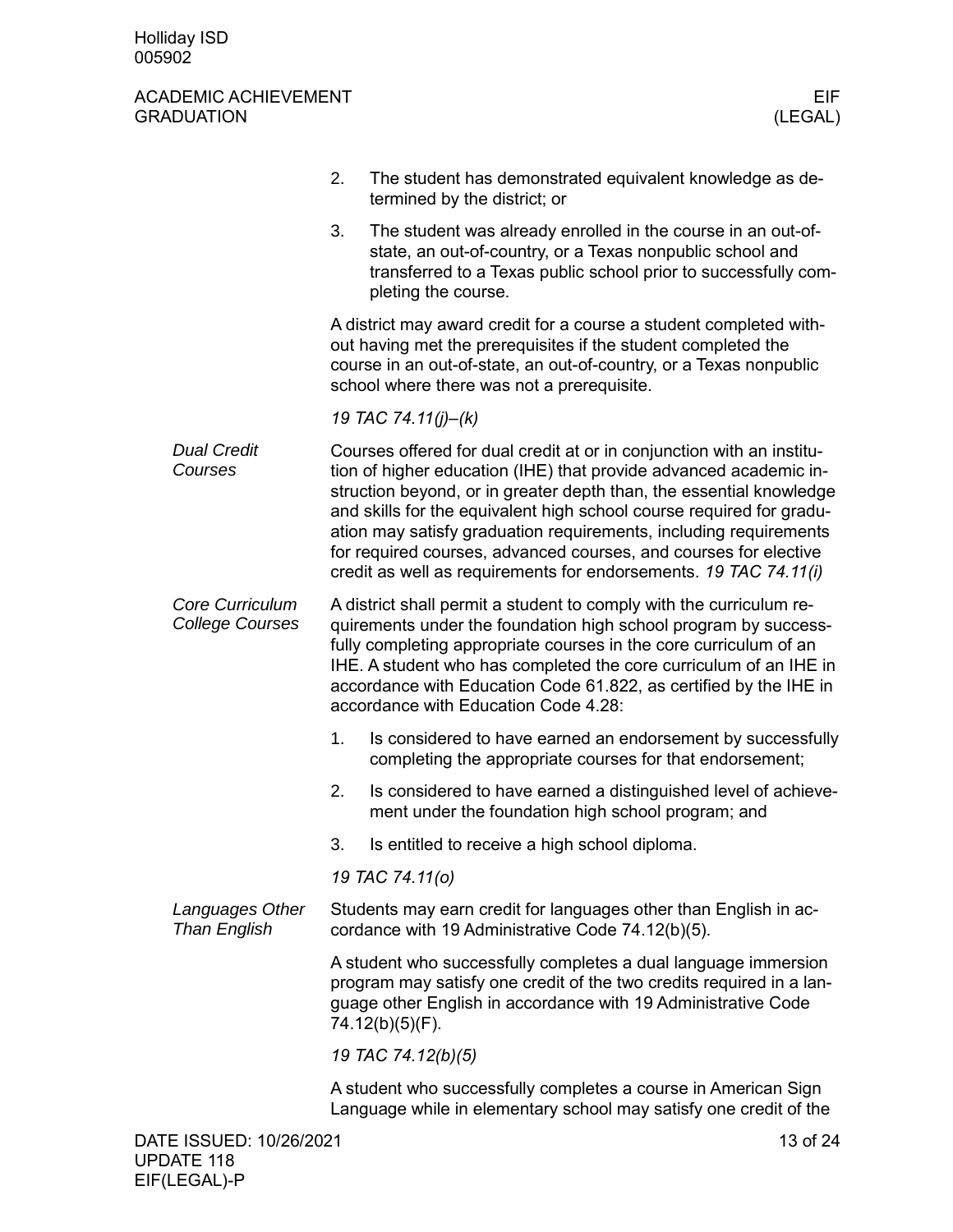#### ACADEMIC ACHIEVEMENT EIF GRADUATION (LEGAL)

|                                                                                    | two credits required in a language other than English. 19 TAC<br>74.12(b)(5)(G)                                                                                                                                                                            |                                                                                                                                                             |                                                                                                                                                                                                                                                                                                                                                                                                                                                                                                               |  |
|------------------------------------------------------------------------------------|------------------------------------------------------------------------------------------------------------------------------------------------------------------------------------------------------------------------------------------------------------|-------------------------------------------------------------------------------------------------------------------------------------------------------------|---------------------------------------------------------------------------------------------------------------------------------------------------------------------------------------------------------------------------------------------------------------------------------------------------------------------------------------------------------------------------------------------------------------------------------------------------------------------------------------------------------------|--|
| Physical<br>Education<br><b>Substitutions</b><br><b>Other Physical</b><br>Activity | In accordance with local district policy, the required physical educa-<br>tion credit may be earned through completion of any TEKS-based<br>course that is not being used to satisfy another specific graduation<br>requirement. [See Restrictions, below] |                                                                                                                                                             |                                                                                                                                                                                                                                                                                                                                                                                                                                                                                                               |  |
|                                                                                    |                                                                                                                                                                                                                                                            | In accordance with local district policy, credit for any physical edu-<br>cation course may be earned through participation in the following<br>activities: |                                                                                                                                                                                                                                                                                                                                                                                                                                                                                                               |  |
|                                                                                    | 1.                                                                                                                                                                                                                                                         | Athletics;                                                                                                                                                  |                                                                                                                                                                                                                                                                                                                                                                                                                                                                                                               |  |
|                                                                                    | 2.<br>3.<br>a.<br>b.                                                                                                                                                                                                                                       | JROTC; and                                                                                                                                                  |                                                                                                                                                                                                                                                                                                                                                                                                                                                                                                               |  |
|                                                                                    |                                                                                                                                                                                                                                                            |                                                                                                                                                             | Appropriate private or commercially sponsored physical activ-<br>ity programs conducted on or off campus. A district must ap-<br>ply to the commissioner of education for approval of such pro-<br>grams, which may be substituted for state graduation credit in<br>physical education. Such approval may be granted under the<br>following conditions:                                                                                                                                                      |  |
|                                                                                    |                                                                                                                                                                                                                                                            |                                                                                                                                                             | Olympic-level participation and/or competition includes a<br>minimum of 15 hours per week of highly intensive, pro-<br>fessional, supervised training. The training facility, in-<br>structors, and the activities involved in the program must<br>be certified by the superintendent to be of exceptional<br>quality. Students qualifying and participating at this level<br>may be dismissed from school one hour per day. Stu-<br>dents dismissed may not miss any class other than<br>physical education. |  |
|                                                                                    |                                                                                                                                                                                                                                                            |                                                                                                                                                             | Private or commercially sponsored physical activities in-<br>clude those certified by the superintendent to be of high<br>quality and well supervised by appropriately trained in-<br>structors. Student participation of at least five hours per<br>week must be required. Students certified to participate<br>at this level may not be dismissed from any part of the<br>regular school day.                                                                                                               |  |

In accordance with local district policy, up to one credit for any one of the physical education courses listed in 19 Administrative Code Chapter 74 [see EHAC] may be earned through participation in any of the following activities:

- 1. Drill team;
- 2. Marching band; and
- 3. Cheerleading.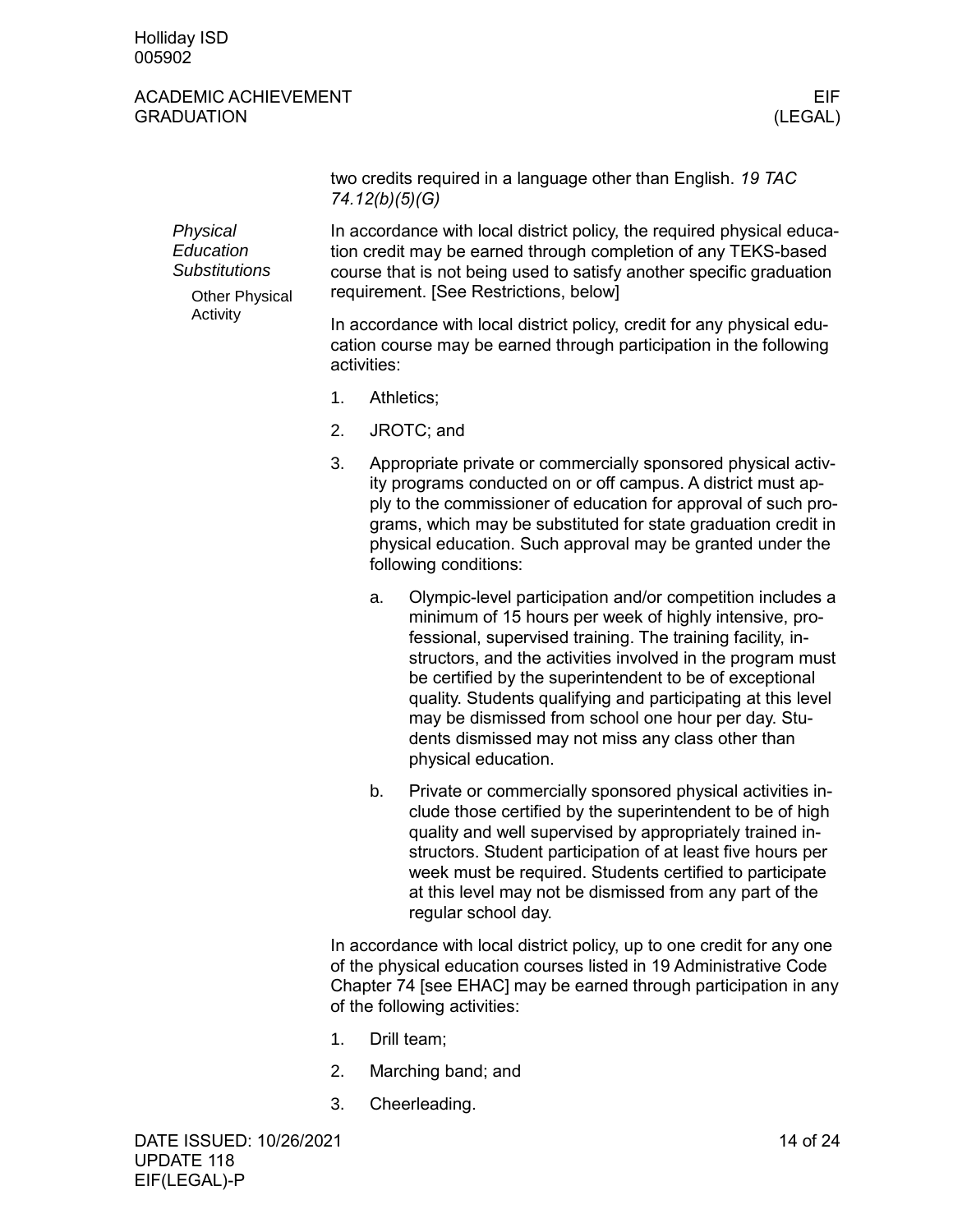| Restrictions                                     |    | All substitution activities permitted by local district policy must in-<br>clude at least 100 minutes of moderate to vigorous physical activity<br>per five-day school week.                                                                                                                                                                                                                                                                                                                                                                                                                                                        |  |  |  |
|--------------------------------------------------|----|-------------------------------------------------------------------------------------------------------------------------------------------------------------------------------------------------------------------------------------------------------------------------------------------------------------------------------------------------------------------------------------------------------------------------------------------------------------------------------------------------------------------------------------------------------------------------------------------------------------------------------------|--|--|--|
|                                                  |    | No more than four substitution credits may be earned through any<br>combination of substitutions listed above.                                                                                                                                                                                                                                                                                                                                                                                                                                                                                                                      |  |  |  |
| Student with<br>Disability or<br>Illness         |    | A student who is unable to participate in physical activity due to<br>disability or illness may substitute an academic elective credit in<br>English language arts, mathematics, science, social studies or a<br>course that is offered for credit as provided by Education Code<br>28.002(g-1) for the required physical education credit. A credit al-<br>lowed to be substituted may not also be used by the student to sat-<br>isfy a graduation requirement other than completion of the physical<br>education credit. The determination regarding a student's ability to<br>participate in physical activity must be made by: |  |  |  |
|                                                  | 1. | The student's ARD committee if the student receives special<br>education services under Education Code Chapter 29, Sub-<br>chapter A;                                                                                                                                                                                                                                                                                                                                                                                                                                                                                               |  |  |  |
|                                                  | 2. | The committee established for the student under Section 504,<br>Rehabilitation Act of 1973 (29 U.S.C. Section 794) if the stu-<br>dent does not receive special education services under Edu-<br>cation Code Chapter 29, Subchapter A but is covered by the<br>Rehabilitation Act of 1973; or                                                                                                                                                                                                                                                                                                                                       |  |  |  |
|                                                  | 3. | A committee, established by the district, of persons with ap-<br>propriate knowledge regarding the student if each of the com-<br>mittees described above is inapplicable. This committee must<br>follow the same procedures required of an ARD or a Section<br>504 committee.                                                                                                                                                                                                                                                                                                                                                      |  |  |  |
|                                                  |    | Education Code 28.025(b-10)-(b-11); 19 TAC 74.12(b)(6)                                                                                                                                                                                                                                                                                                                                                                                                                                                                                                                                                                              |  |  |  |
| Community-<br><b>Based Fine Arts</b><br>Programs |    | In accordance with local district policy, the required fine arts credit<br>may be earned through participation in a community-based fine<br>arts program not provided by the school district in which the stu-<br>dent is enrolled.                                                                                                                                                                                                                                                                                                                                                                                                 |  |  |  |
|                                                  |    | In accordance with local policy, credit may be earned through par-<br>ticipation in the community-based fine arts program only if the pro-<br>gram meets each of the following requirements:                                                                                                                                                                                                                                                                                                                                                                                                                                        |  |  |  |
|                                                  | 1. | The district must apply to the commissioner for approval of<br>the community-based fine arts program;                                                                                                                                                                                                                                                                                                                                                                                                                                                                                                                               |  |  |  |
|                                                  | 2. | The board must certify that the program provides instruction<br>in the essential knowledge and skills for fine arts as defined<br>by 19 Administrative Code, Chapter 117, Subchapter C;                                                                                                                                                                                                                                                                                                                                                                                                                                             |  |  |  |
|                                                  |    |                                                                                                                                                                                                                                                                                                                                                                                                                                                                                                                                                                                                                                     |  |  |  |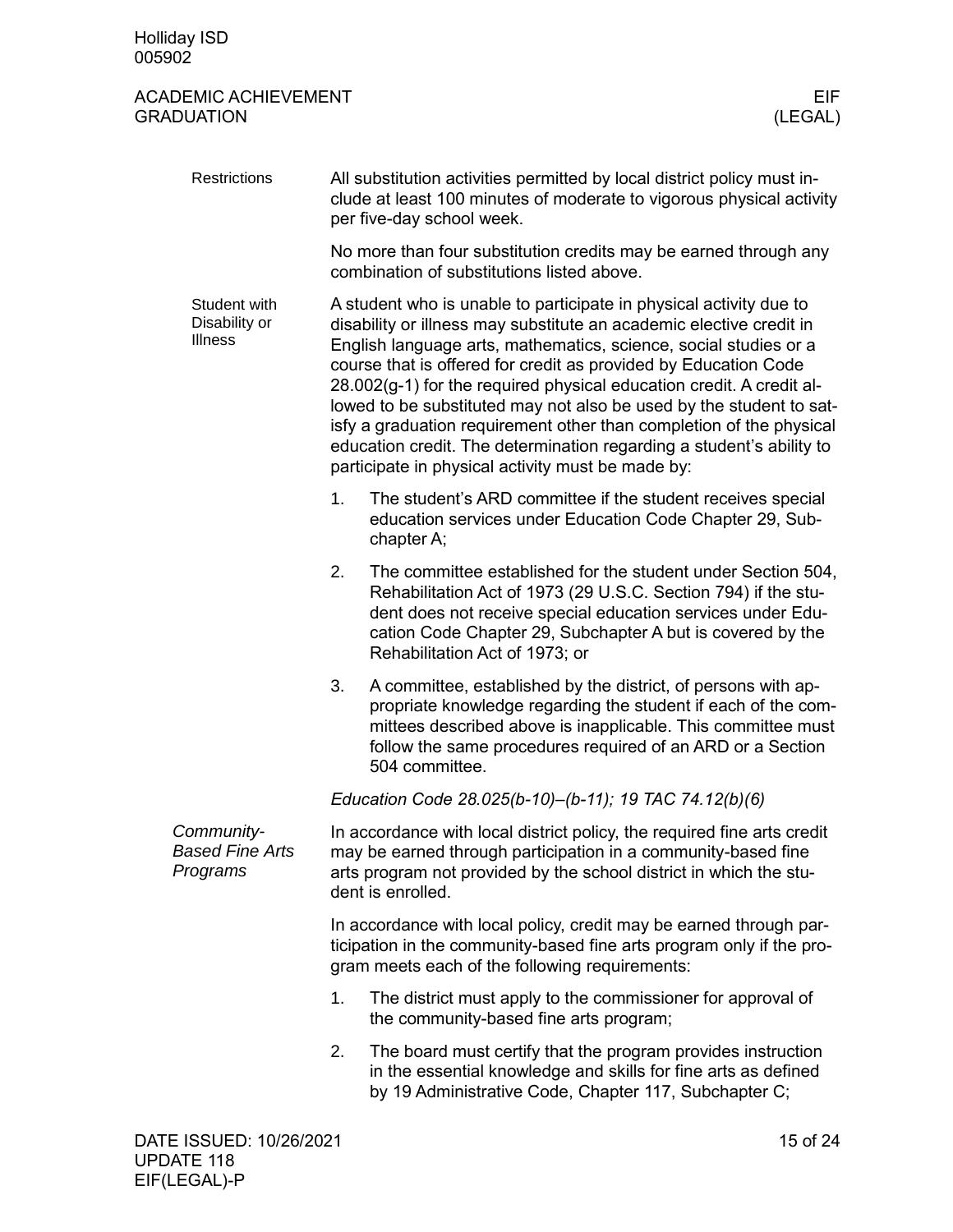|                                | 3.                                                                                                                                                                                                                                                                                                                                                                              |                                                                                                                                                             | The district must document student completion of the ap-<br>proved activity;                                                                                                                                               |  |  |
|--------------------------------|---------------------------------------------------------------------------------------------------------------------------------------------------------------------------------------------------------------------------------------------------------------------------------------------------------------------------------------------------------------------------------|-------------------------------------------------------------------------------------------------------------------------------------------------------------|----------------------------------------------------------------------------------------------------------------------------------------------------------------------------------------------------------------------------|--|--|
|                                | 4.                                                                                                                                                                                                                                                                                                                                                                              |                                                                                                                                                             | The program must be organized and monitored by appropri-<br>ately trained instructors;                                                                                                                                     |  |  |
|                                | 5.                                                                                                                                                                                                                                                                                                                                                                              |                                                                                                                                                             | The fine arts program may be provided on or off a school<br>campus and outside the regular school day; and                                                                                                                 |  |  |
|                                | 6.                                                                                                                                                                                                                                                                                                                                                                              |                                                                                                                                                             | Students may not be dismissed from any part of the regular<br>school day to participate in the community-based fine arts<br>program.                                                                                       |  |  |
|                                | The district shall require that instructors of the community-based<br>fine arts program provide the district, at its request, the information<br>necessary to obtain the criminal history record information required<br>for school personnel in accordance with 19 Administrative Code,<br>Chapter 153, Subchapter DD, if the community-based program is<br>offered on campus. |                                                                                                                                                             |                                                                                                                                                                                                                            |  |  |
|                                |                                                                                                                                                                                                                                                                                                                                                                                 |                                                                                                                                                             | Education Code 28.025(b-9); 19 TAC 74.12(b)(7)(B), .1030                                                                                                                                                                   |  |  |
| Performance<br>Acknowledgments |                                                                                                                                                                                                                                                                                                                                                                                 | In accordance with the requirements of 19 Administrative Code<br>74.14, a student may earn a performance acknowledgment on the<br>student's transcript for: |                                                                                                                                                                                                                            |  |  |
|                                | 1.                                                                                                                                                                                                                                                                                                                                                                              |                                                                                                                                                             | Outstanding performance:                                                                                                                                                                                                   |  |  |
|                                |                                                                                                                                                                                                                                                                                                                                                                                 | a.                                                                                                                                                          | In a dual credit course;                                                                                                                                                                                                   |  |  |
|                                |                                                                                                                                                                                                                                                                                                                                                                                 | b.                                                                                                                                                          | In bilingualism and biliteracy;                                                                                                                                                                                            |  |  |
|                                |                                                                                                                                                                                                                                                                                                                                                                                 | c.                                                                                                                                                          | On a College Board advanced placement test or interna-<br>tional baccalaureate examination;                                                                                                                                |  |  |
|                                |                                                                                                                                                                                                                                                                                                                                                                                 | d.                                                                                                                                                          | On an established, valid, reliable, and nationally norm-<br>referenced preliminary college preparation assessment<br>instrument used to measure a student's progress toward<br>readiness for college and the workplace; or |  |  |
|                                |                                                                                                                                                                                                                                                                                                                                                                                 | е.                                                                                                                                                          | On an established, valid, reliable, and nationally norm-<br>referenced assessment instrument used by colleges and<br>universities as part of their undergraduate admissions<br>process; or                                 |  |  |
|                                | 2.                                                                                                                                                                                                                                                                                                                                                                              | Earning a state-recognized or nationally or internationally rec-<br>ognized business or industry certification or license.                                  |                                                                                                                                                                                                                            |  |  |

*Education Code 28.025(c-5); 19 TAC 74.14*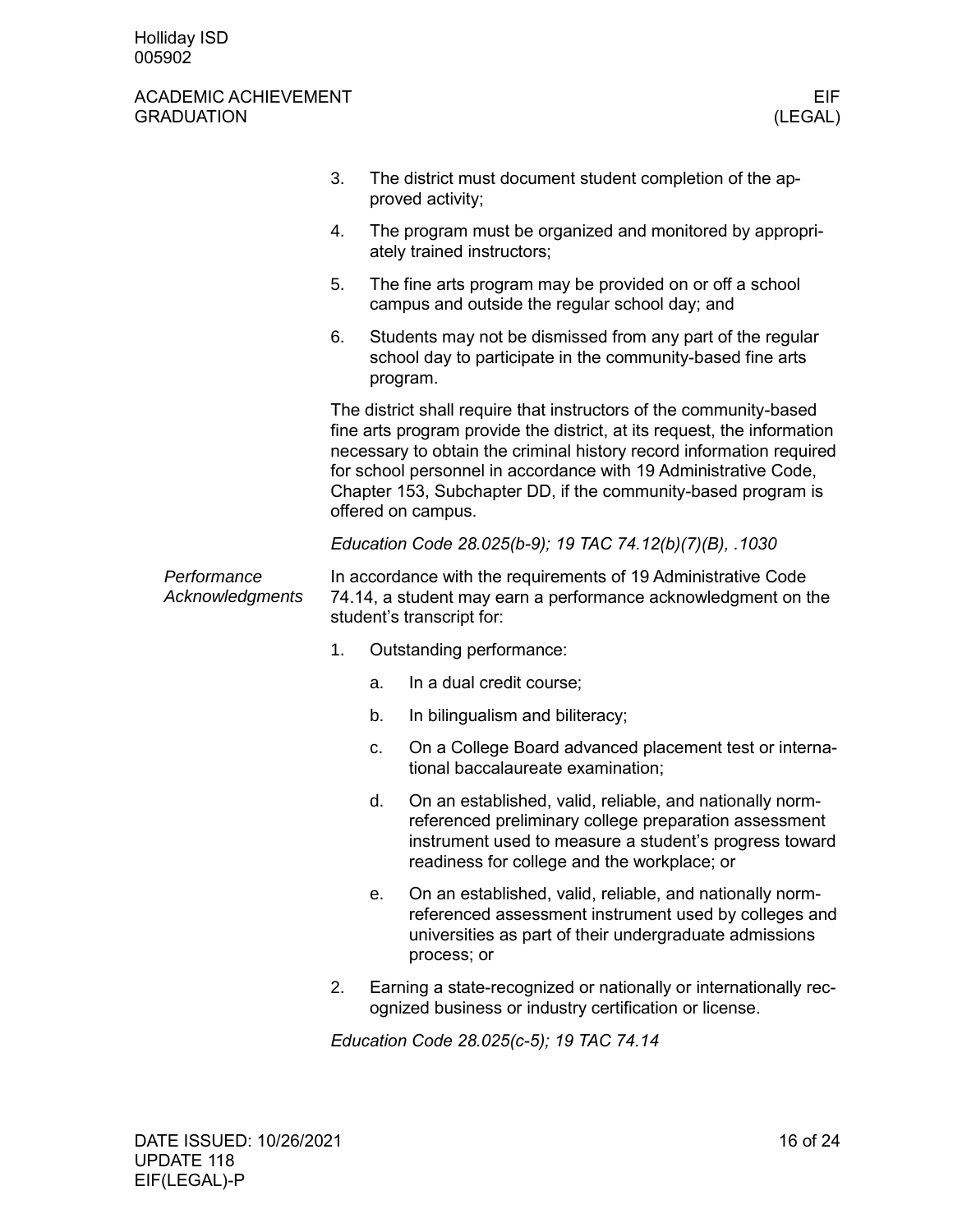Holliday ISD 005902

<span id="page-16-0"></span>

| <b>Students Who</b><br><b>Entered Grade 9</b><br>Before the 2014-15<br><b>School Year</b><br>Minimum High<br>School Program | All credit for graduation must be earned no later than grade 12.19<br>TAC 74.61(b), .71(b)                                                                                                                                                                                                                                                                                                                                                                                                                                                                                                                                                                                                                                     |  |  |  |
|-----------------------------------------------------------------------------------------------------------------------------|--------------------------------------------------------------------------------------------------------------------------------------------------------------------------------------------------------------------------------------------------------------------------------------------------------------------------------------------------------------------------------------------------------------------------------------------------------------------------------------------------------------------------------------------------------------------------------------------------------------------------------------------------------------------------------------------------------------------------------|--|--|--|
|                                                                                                                             | A student entering grade 9 prior to the 2014-15 school year who<br>does not choose to complete the curriculum requirements for high<br>school graduation under the foundation high school program must<br>enroll in the courses necessary to complete the curriculum require-<br>ments for the Recommended High School Program or the Ad-<br>vanced/Distinguished Achievement High School Program, unless<br>the student, the student's parent or other person standing in paren-<br>tal relation to the student, and a school counselor or school admin-<br>istrator agree in writing signed by each party that the student<br>should be permitted to take courses under the Minimum High<br>School Program, and the student: |  |  |  |
|                                                                                                                             | 1.<br>Is at least 16 years of age;                                                                                                                                                                                                                                                                                                                                                                                                                                                                                                                                                                                                                                                                                             |  |  |  |
|                                                                                                                             | 2.<br>Has completed two credits required for graduation in each<br>subject of the foundation curriculum under Education Code<br>$28.002(a)(1)$ ; or                                                                                                                                                                                                                                                                                                                                                                                                                                                                                                                                                                            |  |  |  |
|                                                                                                                             | 3.<br>Has failed to be promoted to the tenth grade one or more<br>times as determined by the school district.                                                                                                                                                                                                                                                                                                                                                                                                                                                                                                                                                                                                                  |  |  |  |
| Students with<br><b>Disabilities</b>                                                                                        | If an ARD committee makes decisions that place a student with a<br>disability on a modified curriculum in a subject area, the student<br>will be automatically placed in the Minimum High School Program.                                                                                                                                                                                                                                                                                                                                                                                                                                                                                                                      |  |  |  |
| Applicability                                                                                                               | A student who was permitted to take courses under the Minimum<br>High School Program prior to the 2009-10 school year may remain<br>in the Minimum High School Program.                                                                                                                                                                                                                                                                                                                                                                                                                                                                                                                                                        |  |  |  |
|                                                                                                                             | 19 TAC 74.61(c), (d), .71(c), (d)                                                                                                                                                                                                                                                                                                                                                                                                                                                                                                                                                                                                                                                                                              |  |  |  |
| Requirements                                                                                                                | A student must earn at least 22 credits to complete the Minimum<br>High School Program.                                                                                                                                                                                                                                                                                                                                                                                                                                                                                                                                                                                                                                        |  |  |  |
|                                                                                                                             | A student who entered grade 9 in the 2012-13 or 2013-14 school<br>year must demonstrate proficiency in the program requirements<br>listed at 19 Administrative Code 74.72.                                                                                                                                                                                                                                                                                                                                                                                                                                                                                                                                                     |  |  |  |
|                                                                                                                             | A student who enters grade 9 before the 2012-13 school year<br>must meet the applicable program requirements in 19 Administra-<br>tive Code Chapter 74, Subchapters D-F.                                                                                                                                                                                                                                                                                                                                                                                                                                                                                                                                                       |  |  |  |
|                                                                                                                             | Education Code 28.025; 19 TAC 74.62, .72                                                                                                                                                                                                                                                                                                                                                                                                                                                                                                                                                                                                                                                                                       |  |  |  |
| Recommended<br><b>High School</b><br>Program                                                                                | A student who entered grade 9 in the 2012-13 or 2013-14 school<br>year must earn at least 26 credits to complete the Recommended<br>High School Program. A student must demonstrate proficiency in                                                                                                                                                                                                                                                                                                                                                                                                                                                                                                                             |  |  |  |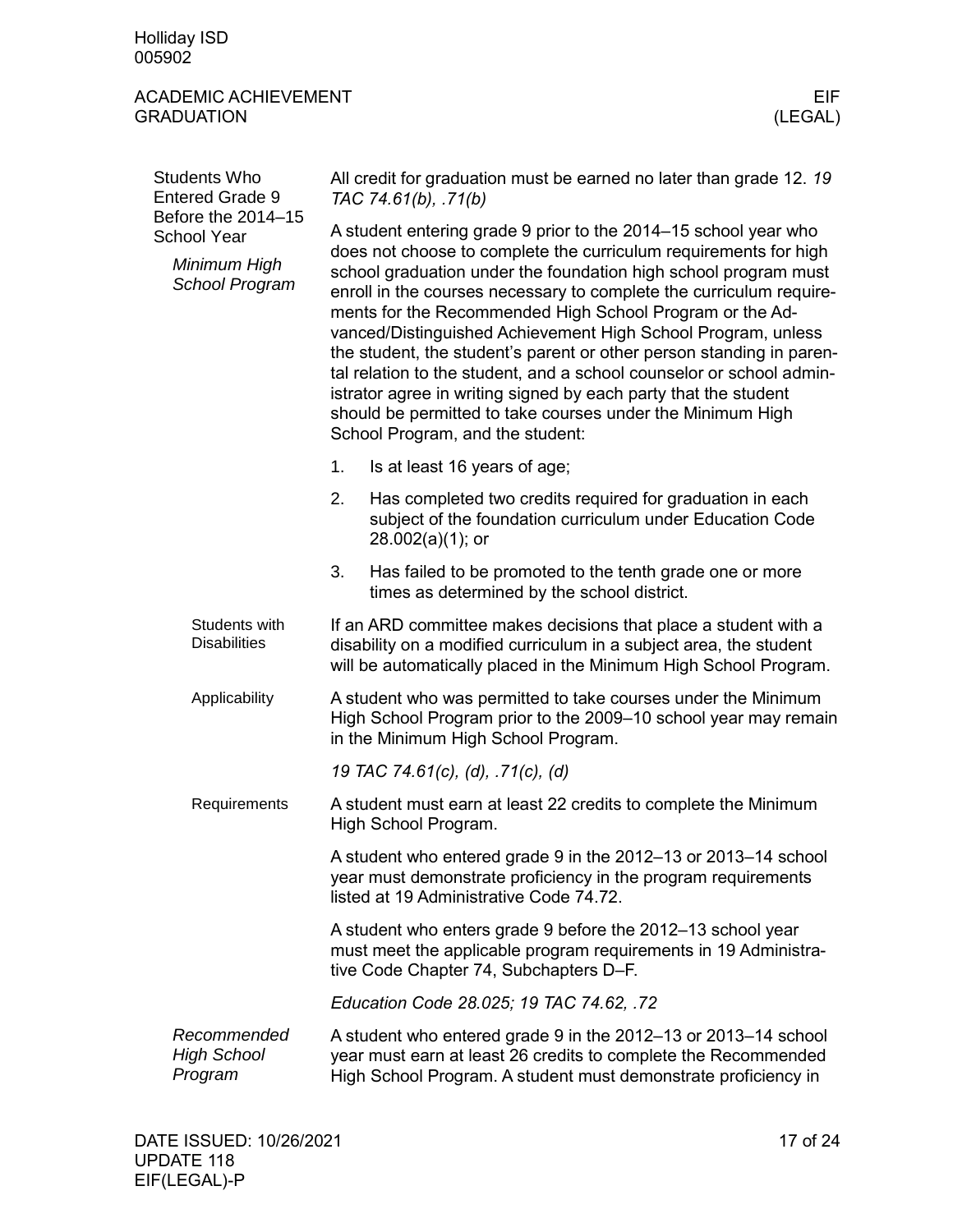|                                                                                    | the program requirements listed at 19 Administrative Code 74.73.<br>Education Code 28.025; 19 TAC 74.63, .73                                                                                                                                                                                                                                                     |                                                                                                                          |  |  |
|------------------------------------------------------------------------------------|------------------------------------------------------------------------------------------------------------------------------------------------------------------------------------------------------------------------------------------------------------------------------------------------------------------------------------------------------------------|--------------------------------------------------------------------------------------------------------------------------|--|--|
| Advanced /<br><b>Distinguished</b><br>Achievement<br><b>High School</b><br>Program | A student who entered grade 9 in the 2012-13 or 2013-14 school<br>year must earn at least 26 credits to complete the Advanced/Distin-<br>guished Achievement High School Program. A student must<br>demonstrate proficiency in the program requirements listed at 19<br>Administrative Code 74.74. Education Code 28.025; 19 TAC 74.64,<br>.74                   |                                                                                                                          |  |  |
| <b>Substitutions</b>                                                               | No substitutions are allowed for high school graduation require-<br>ments in the Recommended and Advanced/Distinguished Achieve-<br>ment High School Programs, except as provided by State Board<br>rule. 19 TAC 74.63(d), .64(e), .73(d), .74(e)                                                                                                                |                                                                                                                          |  |  |
| AP or IB Courses                                                                   | College Board advanced placement and international baccalaure-<br>ate courses may be substituted for required courses in appropriate<br>areas. These courses may be used as electives in all three high<br>school graduation programs. 19 TAC 74.61(k), .71(i)                                                                                                   |                                                                                                                          |  |  |
| Reading                                                                            | A district may offer a maximum of 3 credits of reading for state<br>graduation elective credit for identified students if the district:                                                                                                                                                                                                                          |                                                                                                                          |  |  |
|                                                                                    | 1.<br>ing instruction;                                                                                                                                                                                                                                                                                                                                           | Adopts policies to identify students in need of additional read-                                                         |  |  |
|                                                                                    | 2.<br>and                                                                                                                                                                                                                                                                                                                                                        | Has procedures that include assessment of individual student<br>needs and ongoing evaluation of each student's progress; |  |  |
|                                                                                    | 3.<br>are addressed.                                                                                                                                                                                                                                                                                                                                             | Monitors instructional activities to ensure that student needs                                                           |  |  |
|                                                                                    | Reading credits may be selected from Reading I, II, or III.                                                                                                                                                                                                                                                                                                      |                                                                                                                          |  |  |
|                                                                                    | 19 TAC 74.61(h), .71(f)                                                                                                                                                                                                                                                                                                                                          |                                                                                                                          |  |  |
| <b>College Courses</b>                                                             | A student may comply with the curriculum requirements under the<br>Minimum, Recommended, or Advanced/Distinguished Achieve-<br>ment High School Program for each subject of the foundation cur-<br>riculum and for languages other than English by successfully com-<br>pleting appropriate courses in the core curriculum of an IHE. 19<br>TAC 74.61(I), .71(j) |                                                                                                                          |  |  |
| Physical<br>Education<br><b>Substitutions</b><br><b>Other Physical</b><br>Activity | In accordance with local district policy, credit for any physical edu-<br>cation course may be earned through participation in the following<br>activities:                                                                                                                                                                                                      |                                                                                                                          |  |  |
|                                                                                    | 1.<br>Athletics;                                                                                                                                                                                                                                                                                                                                                 |                                                                                                                          |  |  |
|                                                                                    | 2.<br>JROTC; and                                                                                                                                                                                                                                                                                                                                                 |                                                                                                                          |  |  |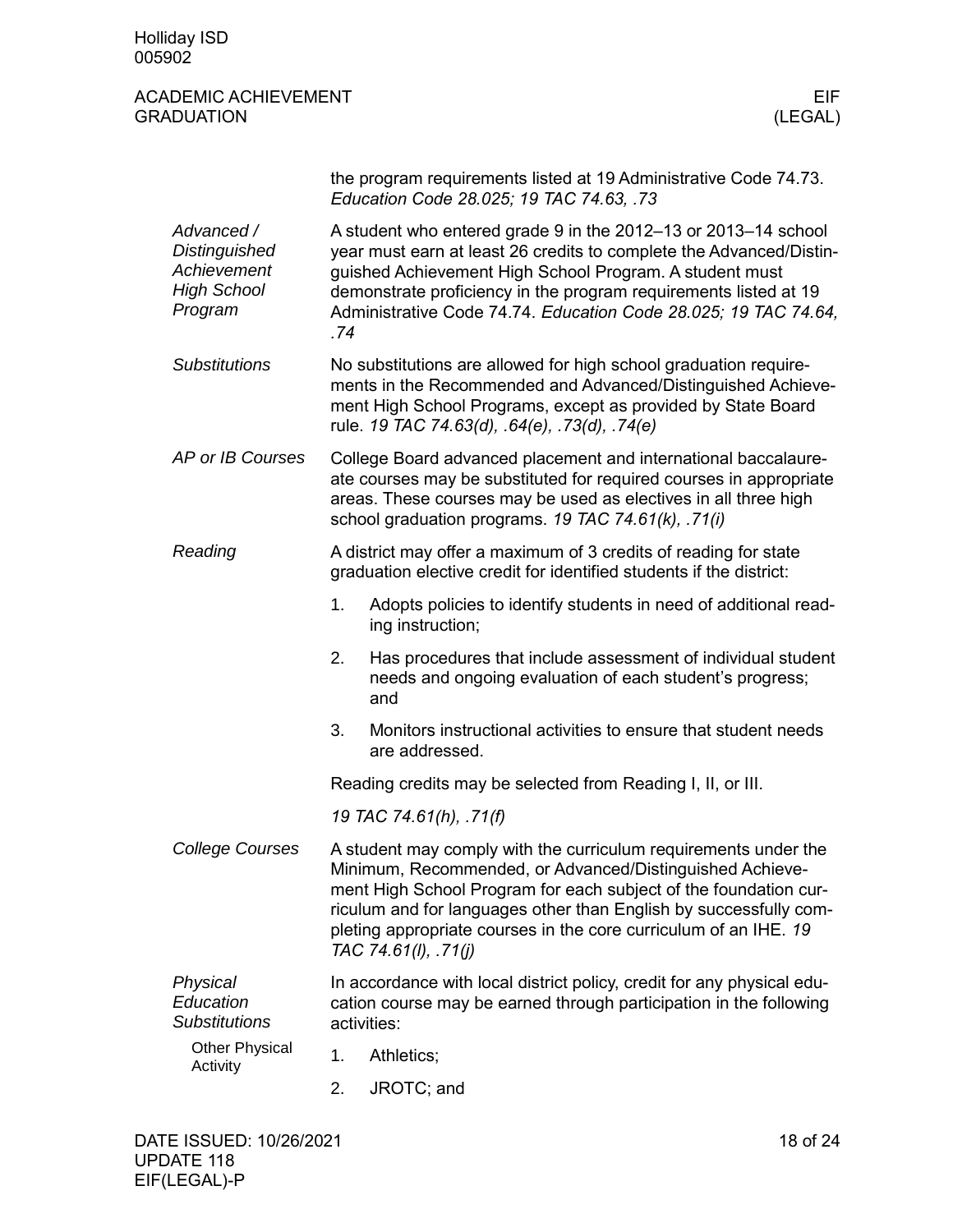#### ACADEMIC ACHIEVEMENT EIF GRADUATION (LEGAL)

- 3. Appropriate private or commercially sponsored physical activity programs conducted on or off campus. A district must apply to the commissioner for approval of such programs, which may be substituted for state graduation credit in physical education. Such approval may be granted under the following conditions: a. Olympic-level participation and/or competition includes a minimum of 15 hours per week of highly intensive, professional, supervised training. The training facility, instructors, and the activities involved in the program must be certified by the superintendent to be of exceptional quality. Students qualifying and participating at this level may be dismissed from school one hour per day. Students dismissed may not miss any class other than
	- b. Private or commercially sponsored physical activities include those certified by the superintendent to be of high quality and well supervised by appropriately trained instructors. Student participation of at least five hours per week must be required. Students certified to participate at this level may not be dismissed from any part of the regular school day.

In accordance with local district policy, up to one credit for any one of the physical education courses listed in 19 Administrative Code Chapter 74 [see EHAC] may be earned through participation in any of the following activities:

- 1. Drill team;
- 2. Marching band; and
- 3. Cheerleading.
- All substitution activities must include at least 100 minutes per fiveday school week of moderate to vigorous physical activity. **Restrictions**

physical education.

No more than four substitution credits may be earned through any combination of substitutions listed above.

*Student with Disability or Illness*

A student who is unable to participate in physical activity due to disability or illness may substitute an academic elective credit in English language arts, mathematics, science, or social studies for the required physical education credit. A credit allowed to be substituted may not also be used by the student to satisfy a graduation requirement other than completion of the physical education credit. The determination regarding a student's ability to participate in physical activity must be made by: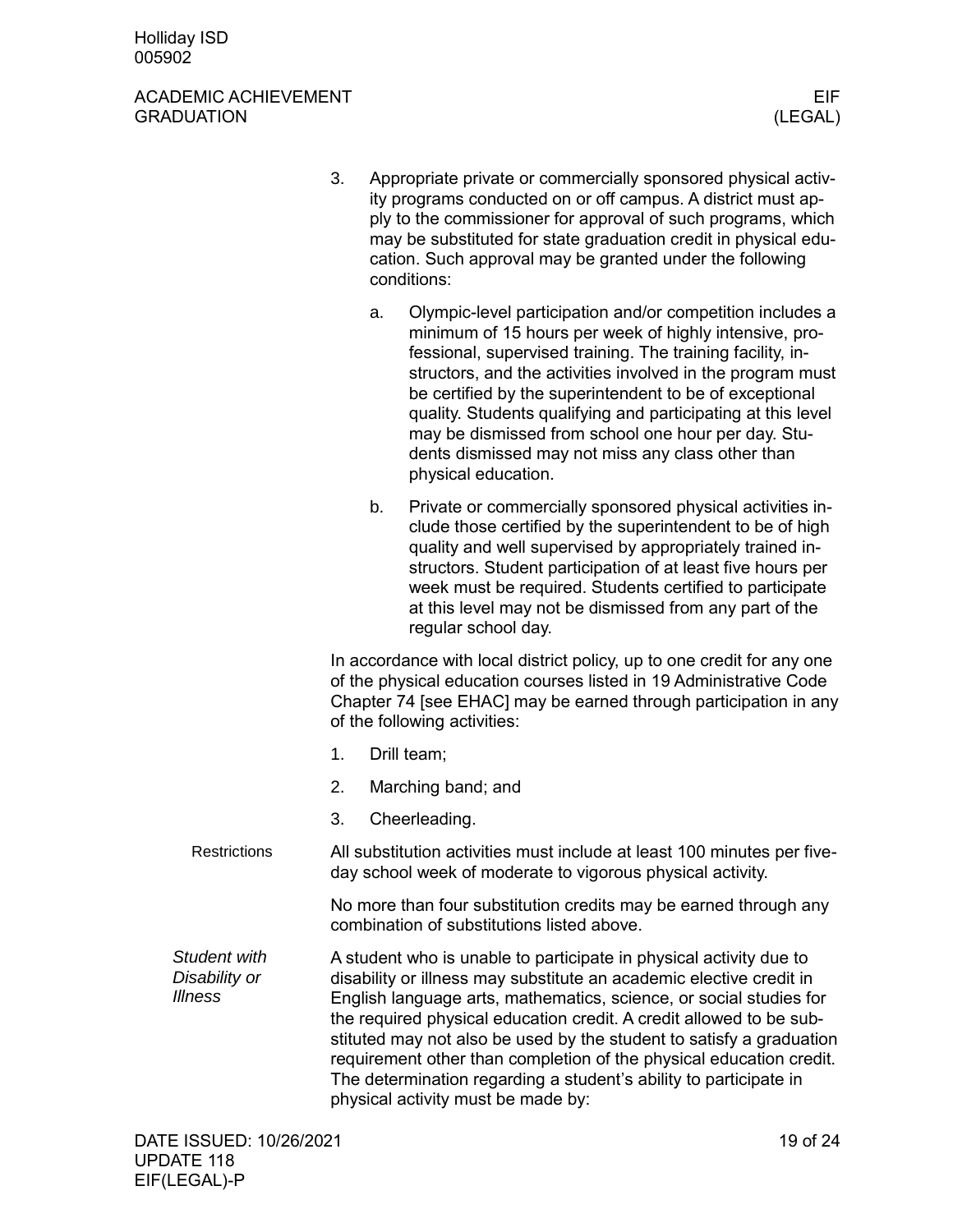<span id="page-19-3"></span><span id="page-19-2"></span><span id="page-19-1"></span><span id="page-19-0"></span>

|                                                                                                                                               | 1. | The student's ARD committee if the student receives special<br>education services under Education Code Chapter 29, Sub-<br>chapter A;                                                                                                                                                                                                                                                                                                                                                                                                                                                                             |
|-----------------------------------------------------------------------------------------------------------------------------------------------|----|-------------------------------------------------------------------------------------------------------------------------------------------------------------------------------------------------------------------------------------------------------------------------------------------------------------------------------------------------------------------------------------------------------------------------------------------------------------------------------------------------------------------------------------------------------------------------------------------------------------------|
|                                                                                                                                               | 2. | The committee established for the student under Section 504,<br>Rehabilitation Act of 1973 (29 U.S.C. Section 794) if the stu-<br>dent does not receive special education services under Edu-<br>cation Code Chapter 29, Subchapter A but is covered by the<br>Rehabilitation Act of 1973; or                                                                                                                                                                                                                                                                                                                     |
|                                                                                                                                               | 3. | A committee, established by the district, of persons with ap-<br>propriate knowledge regarding the student if each of the com-<br>mittees described above is inapplicable. This committee must<br>follow the same procedures required of an ARD or a Section<br>504 committee.                                                                                                                                                                                                                                                                                                                                    |
| Student with<br>Physical<br>Limitations                                                                                                       |    | If a student entering grade 9 during the 2007–08 school year or<br>thereafter is unable to comply with all of the requirements for a<br>physical education course due to a physical limitation certified by a<br>licensed medical practitioner, a modification to a physical education<br>course does not prohibit the student from earning a Recommended<br>or Advanced/Distinguished High School Program diploma. A stu-<br>dent with a physical limitation must still demonstrate proficiency in<br>the relevant knowledge and skills in a physical education course<br>that do not require physical activity. |
|                                                                                                                                               |    | Education Code 28.025(b-10)-(b-11); 19 TAC 74.62(b)(7),<br>$.63(b)(7)$ , $.64(b)(7)$ , $.72(b)(6)$ , $.73(b)(6)$ , $.74(b)(6)$                                                                                                                                                                                                                                                                                                                                                                                                                                                                                    |
| <b>Transfers from Out-</b><br>of-State or<br><b>Nonpublic Schools</b>                                                                         |    | Out-of-state or out-of-country transfer students (including foreign<br>exchange students) and transfer students from Texas nonpublic<br>schools are eligible to receive Texas diplomas but shall complete<br>all applicable high school graduation requirements. Any course<br>credits required for graduation that are not completed before enroll-<br>ment may be satisfied through credit by examination, correspond-<br>ence courses, distance learning, or completing the course, accord-<br>ing to the provisions of 19 Administrative Code 74.26. 19 TAC<br>74.11(g) [See EHDB, EHDC, EHDE, and EI]        |
| <b>Graduation of</b><br><b>Students Receiving</b><br><b>Special Education</b><br><b>Services</b><br><b>Modified Curriculum</b><br>and Content |    | Modified curriculum and modified content refer to any reduction of<br>the amount or complexity of the required knowledge and skills in<br>19 Administrative Code Chapters 110-117, 126-128, and 130.<br>Substitutions that are specifically authorized in statute or rule must<br>not be considered modified curriculum or modified content. 19 TAC<br>89.1070(k)                                                                                                                                                                                                                                                 |
| Employability and<br>Self-Help Skills                                                                                                         |    | Employability and self-help skills are those skills directly related to<br>the preparation of students for employment, including general skills<br>necessary to obtain or retain employment. 19 TAC 89.1070(i)                                                                                                                                                                                                                                                                                                                                                                                                    |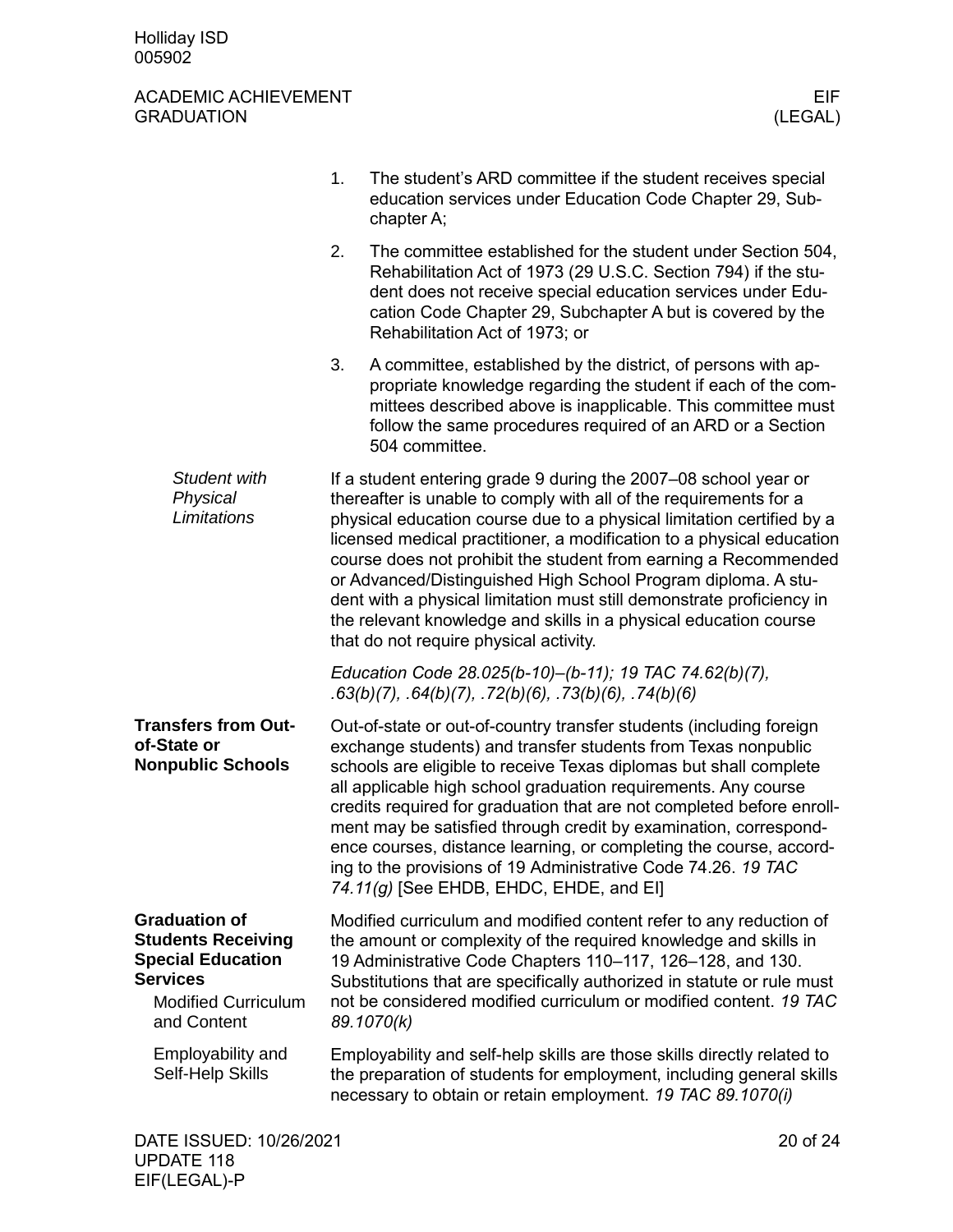<span id="page-20-0"></span>

| Summary of<br>Academic<br>Achievement and<br>Evaluation                                 |    | All students graduating must be provided with a summary of aca-<br>demic achievement and functional performance as described in 34<br>C.F.R. 300.305(e)(3). This summary must consider, as appropriate,<br>the views of the parent and student and written recommendations<br>from adult service agencies on how to assist the student in meeting<br>postsecondary goals. An evaluation as required by 34 C.F.R.<br>300.305(e)(1) (evaluation to determine that the child is no longer a<br>child with a disability), must be included as part of the summary for<br>a student graduating under 19 Administrative Code 89.1070<br>$(b)(3)(A)$ , $(B)$ , or $(C)$ or $(f)(4)(A)$ , $(B)$ , or $(C)$ . Students who partici-<br>pate in graduation ceremonies but who are not graduating under<br>subsections $(b)(3)(A)$ , $(B)$ , or $(C)$ or $(f)(4)(A)$ , $(B)$ , or $(C)$ and who<br>will remain in school to complete their education do not have to be<br>evaluated. 19 TAC 89.1070(g)-(h) |
|-----------------------------------------------------------------------------------------|----|-------------------------------------------------------------------------------------------------------------------------------------------------------------------------------------------------------------------------------------------------------------------------------------------------------------------------------------------------------------------------------------------------------------------------------------------------------------------------------------------------------------------------------------------------------------------------------------------------------------------------------------------------------------------------------------------------------------------------------------------------------------------------------------------------------------------------------------------------------------------------------------------------------------------------------------------------------------------------------------------------|
| <b>Students</b><br><b>Entering Grade 9</b><br>in or After the<br>2014-15 School<br>Year |    | A student entering grade 9 in the 2014–15 school year and thereaf-<br>ter who receives special education services may graduate and be<br>awarded a regular high school diploma if the student meets one of<br>the following conditions:                                                                                                                                                                                                                                                                                                                                                                                                                                                                                                                                                                                                                                                                                                                                                         |
|                                                                                         | 1. | The student has demonstrated mastery of the required state<br>standards (or district standards if greater) in 19 Administrative<br>Code Chapters 110-117, 126-128, and 130 and satisfactorily<br>completed credit requirements for graduation under the foun-<br>dation high school program applicable to students in general<br>education as well as satisfactory performance as established<br>in Education Code Chapter 39, on the required EOC assess-<br>ment instruments.                                                                                                                                                                                                                                                                                                                                                                                                                                                                                                                 |
|                                                                                         | 2. | The student has demonstrated mastery of the required state<br>standards (or district standards if greater) in 19 Administrative<br>Code Chapters 110-117, 126-128, and 130 and satisfactorily<br>completed credit requirements for graduation under the foun-<br>dation high school program specified in 19 Administrative<br>Code 74.12 applicable to students in general education but<br>the student's ARD committee has determined that satisfactory<br>performance on the required EOC assessment instruments is<br>not necessary for graduation.                                                                                                                                                                                                                                                                                                                                                                                                                                          |
|                                                                                         | 3. | The student has demonstrated mastery of the required state<br>standards (or district standards if greater) in 19 Administrative<br>Code Chapters 110-117, 126-128, and 130 and satisfactorily<br>completed credit requirements for graduation under the foun-<br>dation high school program through courses, one or more of<br>which contain modified curriculum that is aligned to the stand-<br>ards applicable to students in general education, as well as<br>satisfactory performance as established in Education Code<br>Chapter 39, on the required EOC assessment instruments,                                                                                                                                                                                                                                                                                                                                                                                                          |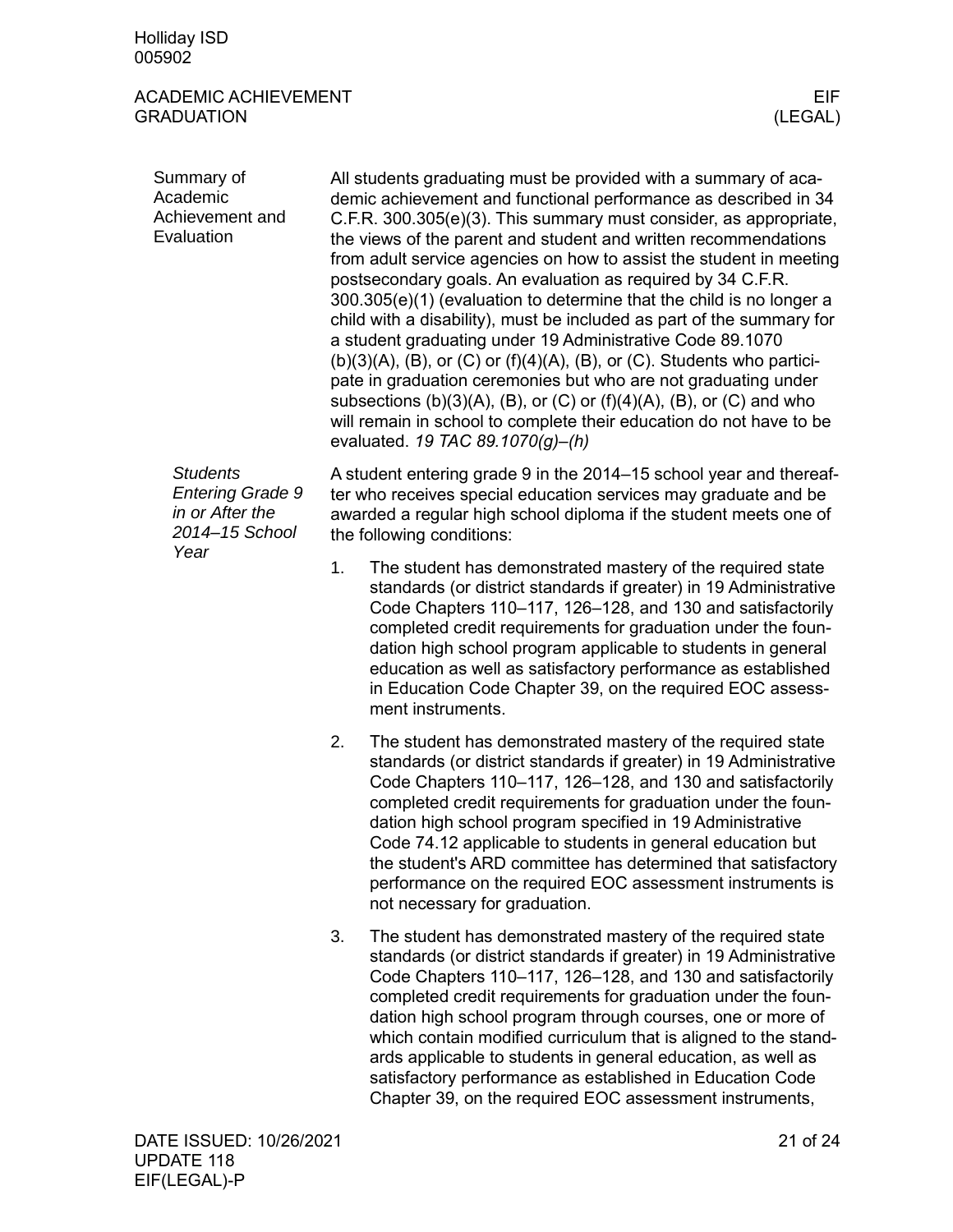|                         |                                                                                                                     |    | unless the student's ARD committee has determined that sat-<br>isfactory performance on the required EOC assessment in-<br>struments is not necessary for graduation. The student must<br>also successfully complete the student's IEP and meet one of<br>the following conditions:                                                                   |
|-------------------------|---------------------------------------------------------------------------------------------------------------------|----|-------------------------------------------------------------------------------------------------------------------------------------------------------------------------------------------------------------------------------------------------------------------------------------------------------------------------------------------------------|
|                         |                                                                                                                     | a. | Consistent with the IEP, the student has obtained full-<br>time employment, based on the student's abilities and lo-<br>cal employment opportunities, in addition to mastering<br>sufficient self-help skills to enable the student to main-<br>tain the employment without direct and ongoing educa-<br>tional support of the local school district. |
|                         |                                                                                                                     | b. | Consistent with the IEP, the student has demonstrated<br>mastery of specific employability skills and self-help<br>skills that do not require direct ongoing educational sup-<br>port of the local school district.                                                                                                                                   |
|                         |                                                                                                                     | C. | The student has access to services that are not within<br>the legal responsibility of public education or employ-<br>ment or educational options for which the student has<br>been prepared by the academic program.                                                                                                                                  |
|                         |                                                                                                                     | d. | The student no longer meets age eligibility requirements.                                                                                                                                                                                                                                                                                             |
|                         |                                                                                                                     |    | When a student receives a diploma under item 2 or $3(a)$ , (b), or (c),<br>above, the ARD committee must determine needed educational<br>services upon the request of the student or parent to resume ser-<br>vices, as long as the student meets the age eligibility requirements.                                                                   |
|                         |                                                                                                                     |    | 19 TAC 89.1070(b), (j)                                                                                                                                                                                                                                                                                                                                |
| <b>Endorsements</b>     | A student who is enrolled in a special education program may earn<br>an endorsement on the student's transcript by: |    |                                                                                                                                                                                                                                                                                                                                                       |
|                         | 1.                                                                                                                  |    | Successfully completing, with or without modification of the<br>curriculum:                                                                                                                                                                                                                                                                           |
|                         |                                                                                                                     | a. | The curriculum requirements identified by the SBOE for<br>the foundation high school program; and                                                                                                                                                                                                                                                     |
|                         |                                                                                                                     | b. | The additional endorsement curriculum requirements<br>prescribed by the SBOE; and                                                                                                                                                                                                                                                                     |
|                         | 2.                                                                                                                  |    | Successfully completing all curriculum requirements for that<br>endorsement adopted by the SBOE:                                                                                                                                                                                                                                                      |
|                         |                                                                                                                     | a. | Without modification of the curriculum; or                                                                                                                                                                                                                                                                                                            |
|                         |                                                                                                                     | b. | With modification of the curriculum, provided that the<br>curriculum, as modified, is sufficiently rigorous as deter-<br>mined by the student's ARD committee.                                                                                                                                                                                        |
| DATE ISSUED: 10/26/2021 |                                                                                                                     |    | 22 of 24                                                                                                                                                                                                                                                                                                                                              |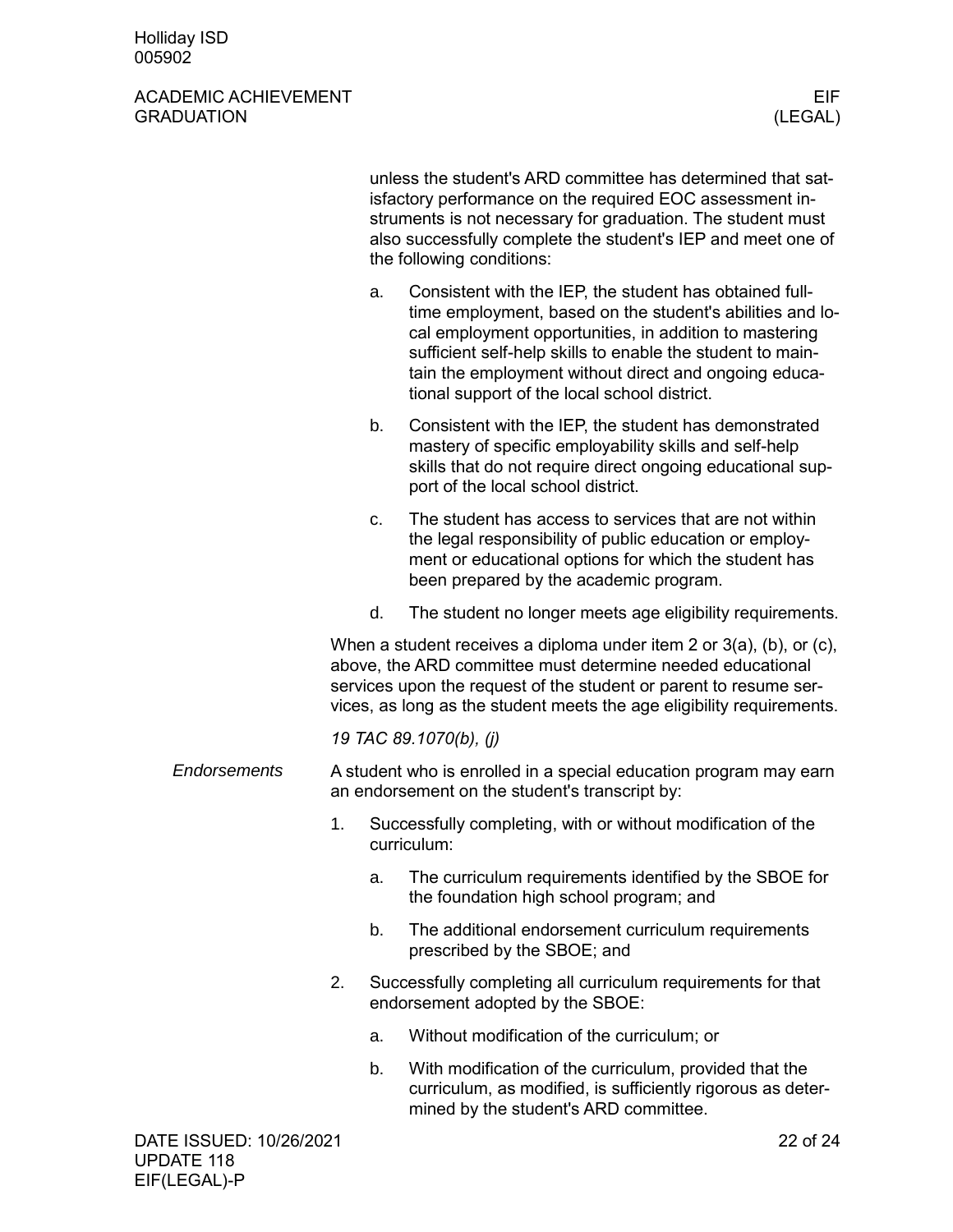<span id="page-22-2"></span><span id="page-22-1"></span><span id="page-22-0"></span>

|                                                                                 | The ARD committee of a student in a special education program<br>shall determine whether the student is required to achieve satisfac-<br>tory performance on an end-of-course assessment instrument to<br>earn an endorsement on the student's transcript.                                                                                                                                                                                                                                                                                                                                                                                                                                                                                                                                                                                                                                    |
|---------------------------------------------------------------------------------|-----------------------------------------------------------------------------------------------------------------------------------------------------------------------------------------------------------------------------------------------------------------------------------------------------------------------------------------------------------------------------------------------------------------------------------------------------------------------------------------------------------------------------------------------------------------------------------------------------------------------------------------------------------------------------------------------------------------------------------------------------------------------------------------------------------------------------------------------------------------------------------------------|
|                                                                                 | Education Code 28.025(c-7)-(c-8), 19 TAC 89.1070(c)                                                                                                                                                                                                                                                                                                                                                                                                                                                                                                                                                                                                                                                                                                                                                                                                                                           |
| <b>Students</b><br><b>Entering Grade 9</b><br>Before the 2014<br>15 School Year | A student receiving special education services who entered grade<br>9 before the 2014–15 school year may graduate and be awarded a<br>high school diploma under the foundation high school program in<br>accordance with 19 Administrative Code 89.1070.                                                                                                                                                                                                                                                                                                                                                                                                                                                                                                                                                                                                                                      |
| <b>Graduation of</b><br><b>Military Dependents</b><br><b>Course Waiver</b>      | District officials shall waive specific courses required for graduation<br>if similar coursework has been satisfactorily completed by a military<br>student in another district or shall provide reasonable justification<br>for denial. Should a waiver not be granted to a student who would<br>qualify to graduate from the sending school, the district shall pro-<br>vide an alternative means of acquiring required coursework so that<br>graduation may occur on time.                                                                                                                                                                                                                                                                                                                                                                                                                 |
| <b>Transfers During</b><br>Senior Year                                          | Should a military student transferring at the beginning or during the<br>student's senior year be ineligible to graduate from the district after<br>all alternatives have been considered, the sending and receiving<br>districts shall ensure the receipt of a diploma from the sending dis-<br>trict, if the student meets the graduation requirements of the send-<br>ing district. In the event that one of the states in question is not a<br>member of this compact, the member state shall use best efforts to<br>facilitate the on-time graduation of the student.                                                                                                                                                                                                                                                                                                                    |
| <b>Substitute Passing</b><br>Standard                                           | The commissioner shall adopt a passing standard on one or more<br>national norm-referenced achievement tests for purposes of per-<br>mitting a qualified military dependent to meet that standard as a<br>substitute for completing a specific course otherwise required for<br>graduation. The passing standard is available only for a student<br>who enrolls in a public school in this state for the first time after<br>completing the ninth grade or who reenrolls in a public school in<br>this state at or above the tenth grade level after an absence of at<br>least two years from the public schools of this state. Each passing<br>standard in effect when a student first enrolls in a Texas public high<br>school remains applicable to the student for the duration of the stu-<br>dent's high school enrollment, regardless of any subsequent revi-<br>sion of the standard. |

<span id="page-22-3"></span>*Education Code 162.002 art. VII, A, C* [See FDD]